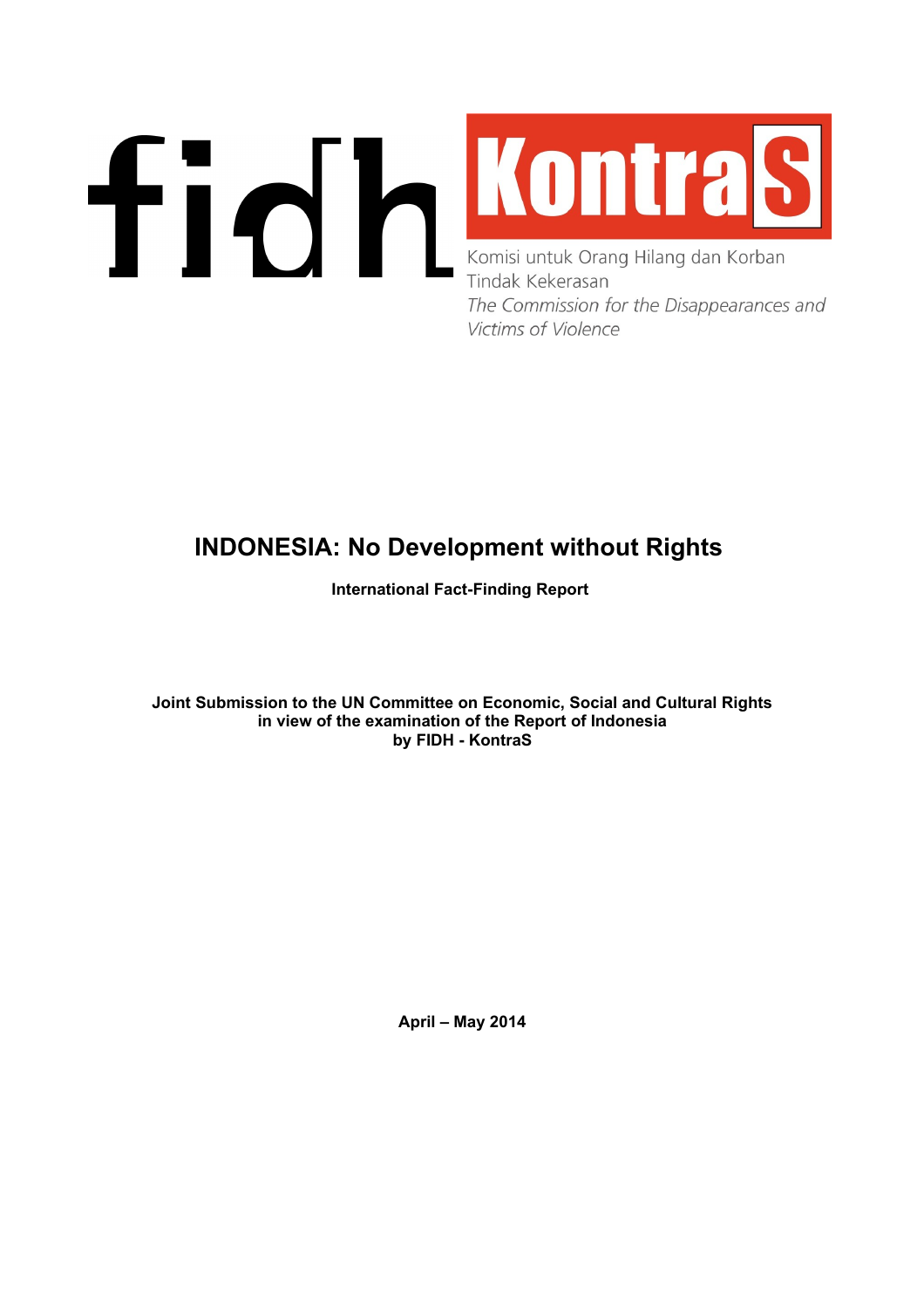#### **Introduction**

Competition for access to land and natural resources is accelerating at the global level, with the economic development of many countries based on the exploitation of natural resources. Indonesia, which has abundant resources and where the land tenure system is unclear, is particularly affected, exacerbating tensions between communities using the land and economic operators, which are often supported by the authorities and are criticised for their impact on the environment and the enjoyment of human rights.

While over the last decade Indonesia has experienced significant economic growth basing its economic development on the exploitation of natural resources, this development has been accompanied by serious human rights violations and environmental damage at the detriment of the poorest communities, particularly smallholders cultivating land and indigenous communities. For indigenous communities, rights over land and related resources are of fundamental importance because they do not only constitute the basis of their livelihood but they may also be the source of their spiritual, cultural and social identity. Unfortunately, the Indonesian government has categorised the lands owned by these communities as grasslands or unproductive lands to be converted into productive uses.

Land grabbing, denial of the customary land rights of indigenous communities, and environmental pollution in connection to concession-granting for the development of large-scale commercial agricultural projects - mainly palm oil)<sup>[1](#page-1-0)</sup> - and other projects exploiting natural resources, in particular in the extractive industry are the major human rights concern today in Indonesia<sup>[2](#page-1-1)</sup>. NGOs and community leaders complain that local communities are not informed, consulted, or compensated when concessions are handed out.

Due to the absence of effective legal remedies, land conflicts between farmers and plantation owners, mining companies, and developers are raging across the country as local and foreign companies are encouraged by state policies to seize land used by indigenous people and administered in accordance with their customs. Those opposing projects exploiting natural resources have been branded "enemies of development" and numerous human rights violations have been committed in the name of "development".

These land conflicts are a major source of lethal violence<sup>[3](#page-1-2)</sup> and criminalisation targeting in particular community leaders and those who defend their rights, including NGO activists, lawyers and journalists. There are no effective mechanisms for preventing and resolving land-related conflicts.

The fact that early 2013, eight residents of Padang Island in Riau sewed their mouths shut in front of the House of Representatives in Jakarta to protest against operations conducted by PT Riau Andalan Pulp and Paper only illustrates the lack of effective remedies.

During an international fact-finding mission conducted in Indonesia in September 2013, FIDH and its member organisation in Indonesia, the Commission for the Disappeared and Victims of Violence – KontraS, met representatives of institutions (National Commission on Human Rights - Komnas Ham, *Corruption Eradication Commission -* KPK and the National Police), representatives of several NGO and community representatives (Aliansi Masyarakat Adat Nusantara / Indigenous Peoples Alliance of the Archipelago - AMAN, Consortium for Agrarian Reform – KPA, Association for Community and

<span id="page-1-0"></span><sup>1</sup> According to MRG Annual Report 2012, Indonesia is one of the two the top producers of palm oil in the world, and, in Sumatra, oil plantations have polluted rivers, destroyed wildlife that once supported indigenous peoples' livelihoods, and led to communities being evicted from their lands. An estimated 9.4 million in Indonesia, have been swallowed by the plantations.

<span id="page-1-1"></span><sup>2</sup> On 7 February 2013, 153 Indonesian academics, professors, researchers, agrarian experts and NGOs sent a petition to the Indonesian President to express concern and call him to take urgent actions, such as establishing an independent institution to resolve past and present agrarian conflicts, to review licensing policy/granting of rights, a moratorium on granting permits during the policy review process, the development of a Law on Recognition and Protection of Indigenous People, and the revision of the Presidential Instruction (Inpres) No. 2/2013 to recognise the special nature and causes of land disputes.

<span id="page-1-2"></span><sup>3</sup> For exemple, violent conflicts resulting in deaths took place in Mesuji, Lampung; at Sape in Bima, West Nusa Tenggara; at Harjo Kuncaran in Malang; in Langkat, North Sumatra, in the Cinta Manis conflict in Ogan Ilir, South Sumatra and in Indramayu, West Java. See Kontras table and article published in *Tempo*, "Compounding Land cases", 17 March 2013.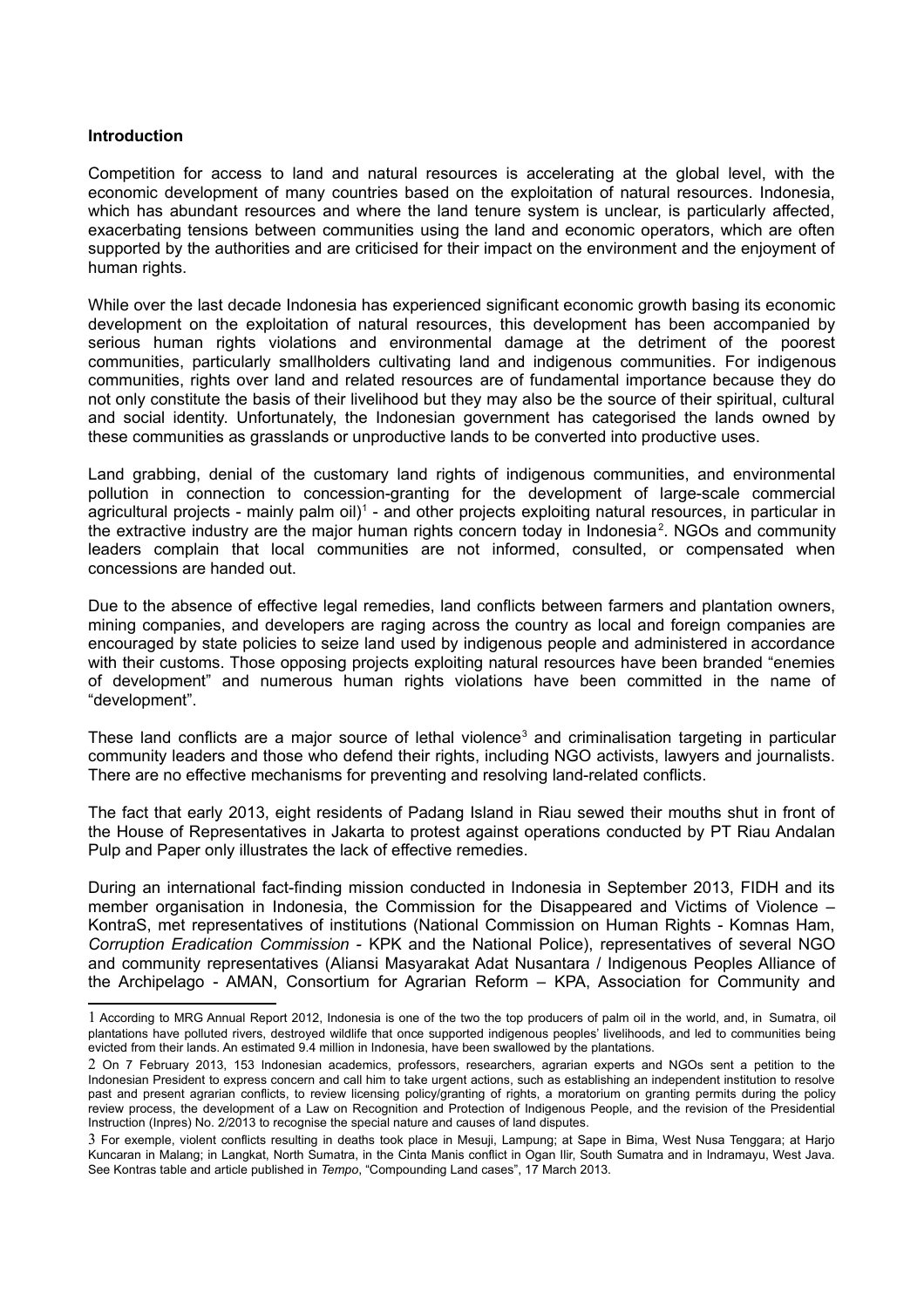Ecology-Based Law Reform - HuMa, the Indonesian Mining Advocacy Network - JATAM, the People's Coalition for Fisheries Justice - KIARA, Sawit Watch, Wahana Lingkungan Hidup Indonesia / the Indonesian Forum for Environment - WALHI, Sriwijaya Farmers Union – SPS, "Komonitas" Bengkel Tolak Tambang / the Workshop against Mining, Community concerned for the dignity and the land of Sumba - KPMTS, Legal Aid Sumba) and representatives of the diplomatic community.

Requests for meetings were also sent to other institutions, such as the Minister of justice and human rights, the Minister of Foreign Affairs, the Commission III of Parliament. Unfortunately, such meetings could not be arranged.

The mission was headed by Ms. Souhayr Belhassen, FIDH Honorary President (Tunisia), Mr. Rommel Barotilla Yamzon, Task Force Detainees of the Philippines (TFDP), member of Philippine Alliance of Human Rights Advocates (PAHRA) (The Philippines), Mr. Avninder Singh, Lawyer (India) and Ms. Alexandra Poméon O'Neill, Director of the Observatory for the Protection of Human Rights Defenders, FIDH.

Two field visits were organised to investigate complaints of harassment faced by human rights defenders in South Sumatra and East Nusa Tenggara, during which the delegation met victims of landrelated conflicts.

FIDH would like to thank KontraS for its support in setting up the mission and meetings as well as all the persons met by the mission.

# **I / Taking away customary and land rights**

# **a – A massive development plan which fails to address the issue of human rights**

Indonesia is a member of the G-20 and the largest economy in Southeast Asia. At the June 2011 World Economic Forum on East Asia, Susilo Bambang Yudoyhono, the Indonesian President stated that Indonesia will be among the top ten economies within the next decade. Indonesia has based its economic development on the exploitation of its abundant natural resources, including crude oil, tin, natural gas, nickel, timber, bauxite, copper, fertile soils, timber, coal, gold, silver, fisheries.

In 2011, the Indonesian government launched the Master-plan for Acceleration and Expansion of Indonesia's Economic Development (MP3EI)<sup>[4](#page-2-0)</sup>. The nationwide economic plan, which aims to fulfil the qualification as developed country by 2025, relies for 60% on natural resources to boost the economy and attract large-scale investments. The government's strategy consists in facilitating investment into the processing industry in order to provide high-added value (for example, in the palm oil and cocoa sectors).

# **Basic facts on MP3EI**

MP3EI (Master Plan on Economic and Expansion of Indonesian Economic Development) is a government program to accelerate the economic development of Indonesia by 2025. Started on May 27, 2011, the MP3EI legal basis is Presidential Regulation No. 32/2011 on the Master Plan for the Acceleration and Expansion of the Indonesian Economic Development 2011-2025.

The focus of development is divided into eight main programs, such as: agriculture, mining, energy, industrial, marine, tourism, telecommunication, and the development of strategic areas. As to July 2013, investment into MP3EI had reached Rp 647,462 trillion (approximately  $$64$  billion)<sup>[5](#page-2-1)</sup>.

Under the motto of "Not Business As Usual", MP3EI involves the collaboration between the central and local government, state and private businesses. The private sector is given a role in the investment sector, while the government will act as a regulator to facilitate investment by private entrepreneurs. For example, with Law No. 2/2012

<span id="page-2-0"></span><sup>4</sup> See [http://www.indonesia-investments.com/projects/government-development-plans/masterplan-for-acceleration-and-expansion-of](http://www.indonesia-investments.com/projects/government-development-plans/masterplan-for-acceleration-and-expansion-of-indonesias-economic-development-mp3ei/item306)[indonesias-economic-development-mp3ei/item306](http://www.indonesia-investments.com/projects/government-development-plans/masterplan-for-acceleration-and-expansion-of-indonesias-economic-development-mp3ei/item306)

<span id="page-2-1"></span><sup>5</sup> <http://www.setkab.go.id/mp3ei-10118-hingga-juli-2013-investasi-mp3ei-capai-rp-647-triliun.html>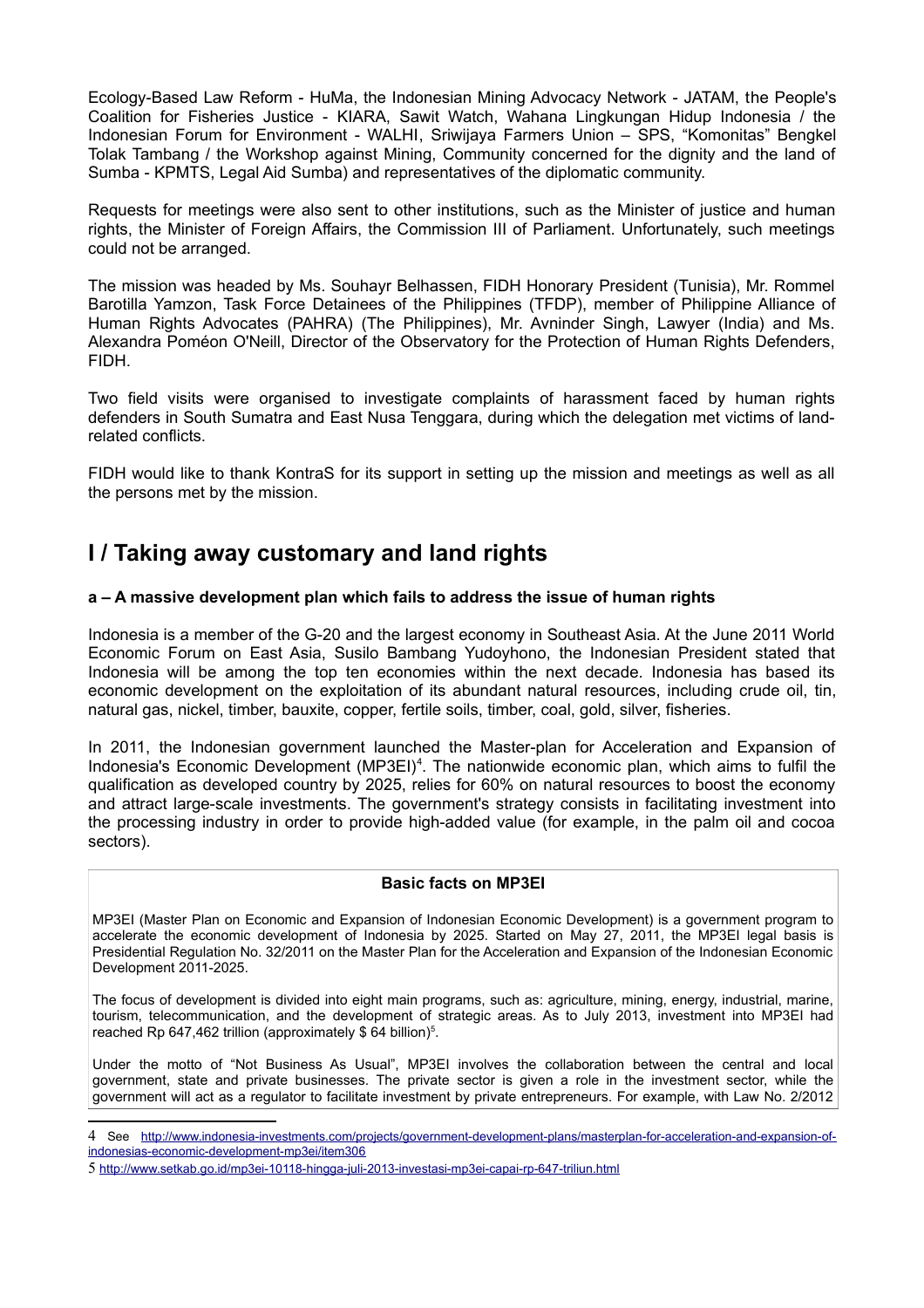(see below), the Government (both at central and local levels) guarantee the availability of land for the public interest. 'Public interest' is meant as anything that is favourable to 'development'.

A committee, the Committee for the Acceleration and Expansion of Indonesian Economic Development (KP3EI), headed by the President of the Republic, was established to coordinate, monitor, evaluate the planning and implementation of MP3EI, and to set out steps and policies aimed at facilitating MP3EI. Unfortunately, the mandate of the department in charge of monitoring, evaluation and reporting does not mention human rights standards and does not include any mechanism for victims of human rights violations. In addition, the website of KP3EI reflects the lack a transparency and accountability characterising the plan. Information provided is addressed to investors and not to the Indonesian general public, including civil society. Indeed there is no information on any complaint mechanism in case of human rights violation related to the plan, no information on how human rights standards have been integrated in the plan and the KP3EI's mission and no information on processes to ensure the participation of civil society in planning, implementation and evaluation of the plan $6$ .

*"MP3EI, the government's ambitious project has lead to further marginalization of the poor and indigenous people, while the government further strengthen this project with the regulations and laws in favour of the owners of capital and does not prioritize respect for human rights. In addition, there is no complaint mechanism in MP3EI, although human rights violations that occurred as a result of this project have been going on". Haris Hazar, KontraS Coordinator*

#### **b – No clear legal framework regulating land rights**

Within the framework of the implementation of the plan, large-scale investments, including massive land deals, are encouraged by the authorities, while **Indonesia's legal framework to recognise existing land rights and regulate land deals remains weak** and fails to protect the interests of smallholders cultivating land and indigenous peoples.

#### *"Foreign investments are not regulated. Provisions requiring the respect of human rights should be included in foreign investment agreements". WALHI*

The regulation of land deals is problematic on several accounts. First, **the legal status of customary rights over land use or ownership is unclear**. According to Article 33(3) of the 1945 Constitution of Indonesia, "the land, the waters and the natural resources within shall be under the powers of the State and shall be used to the greatest benefit of the people". The Indonesian Constitution identifies the state as the sole agent that can determine what national interest is. The Constitution also recognises indigenous peoples' rights and unwritten customary rights (*adat*) in Articles 18-B-2 and 28-I[7](#page-3-1) . Land management and titling in Indonesia is governed by the Basic Agrarian Law (*Undang-undang Pokok Agraria* - UUPA) No. 5 of 1960, the Basic Forestry Law of 1967, *adat* and a series of laws regulating specific sectors of industry, such as forestry and mining. Reflecting the tension present in the Constitution, the UUPA of 1960 does also allow for adat rights<sup>[8](#page-3-2)</sup>, while providing for the supremacy of "national interest". In the absence of law on indigenous peoples' rights, the status of customary rights, including customary land and forest rights, which indigenous communities hold collectively, is unclear<sup>[9](#page-3-3)</sup>. The public services regulating land use and ownership, including the Land Registry - *Badan*

<span id="page-3-0"></span><sup>6</sup> See the website of KP3EI:<http://kp3ei.go.id/>

<span id="page-3-1"></span><sup>7</sup> Indonesia is a signatory to the UN Declaration on the Rights of Indigenous Peoples. For more information on indigenous peoples in Indonesia, see:<http://www.iwgia.org/regions/asia/indonesia>

<span id="page-3-2"></span><sup>8</sup> According to UUPA the State has the rights of authority on the land, but it needs to comply with prevailing indigenous rules, such as: the right of indigenous community who has settled in and worked the land, "for as long as this community exists". The emergence of the phrase "for as long as in reality still exists", both in the UUPA and Law No. 41 of 1999 on the establishment of indigenous forest after the Supreme Court Decision No. 35/PUU-X/2012, means the ownership of forests by the State must comply with the rights of indigenous community, for as long as they still live there and in accordance with social development and the principles of the Republic of Indonesia governed in the Constitution.

<span id="page-3-3"></span><sup>9</sup> On 16 May 2013, the Constitutional Court, in response to a petition from the *Aliansi Masyarakat Adat Nusantara* (AMAN), an indigenous rights organisation, for judicial review of the Forestry Law (Law 41/1999), ruled in Decision 35/PUU-X/2012 that *hutan adat* or customary forest could no longer be considered state land. The decision was a major victory for AMAN, but it raises many questions; some other NGOs see it as potentially allowing for more co-optation of *adat* leaders by unscrupulous officials and corporations. It remains unclear how the ruling will actually be implemented.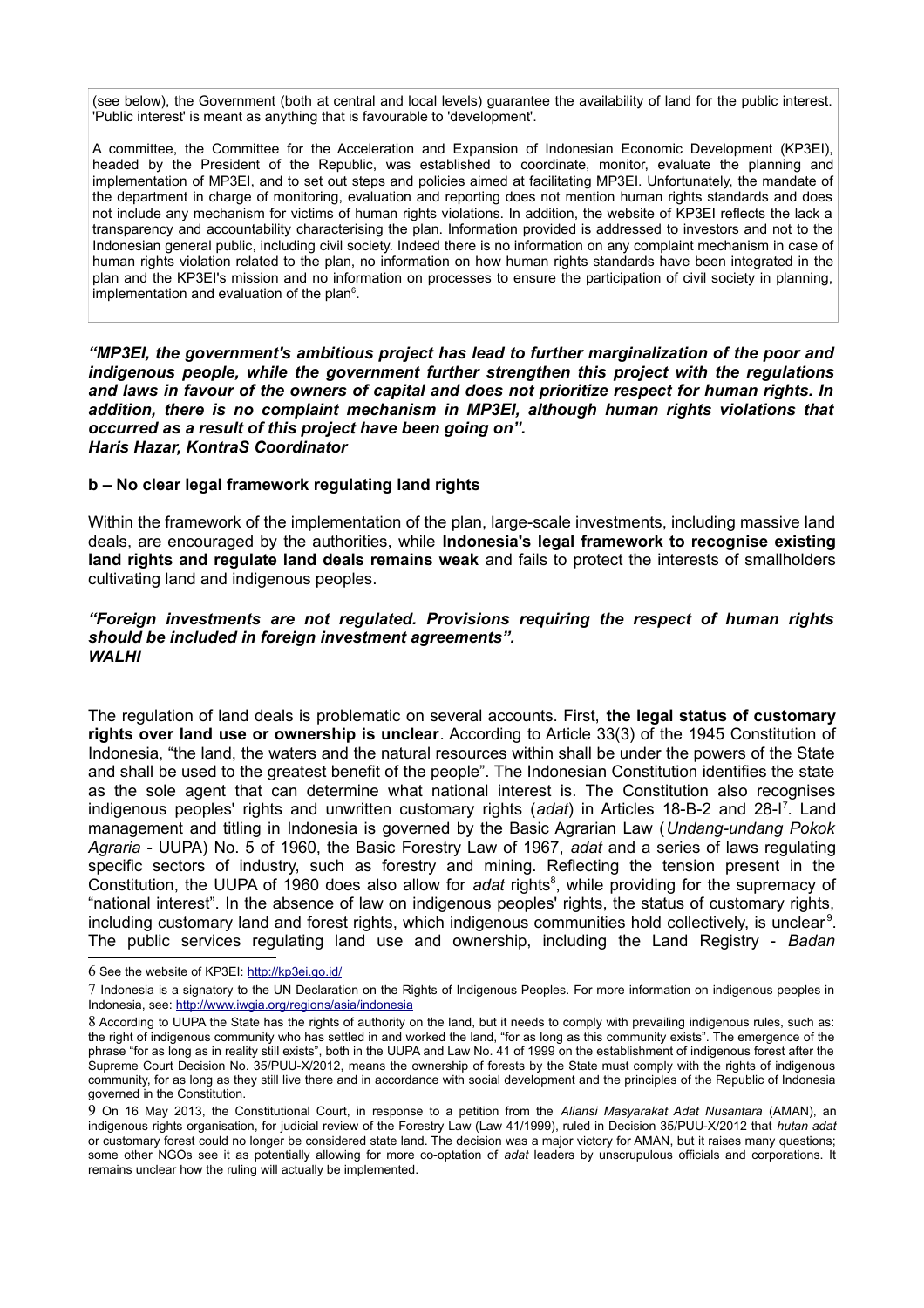*Pertanahan Nasional* (BPN), fail so far to adequately record and protect customary rights of communities. In theory, customary rights are recognised, but not in practice.

# *"The law recognises customary rights, but in practice, the administration refuses to process the registration of such rights"*

#### *Romo Paulus, a lawyer who defends indigenous communities in Sumba, East Nusa Tengarra (NTT).*

Second, with many **overlapping regimes existing and with authorities at various levels holding overlapping powers** (at the level of the central and local government and at the level of different ministries, such as forestry, mines and energy, agriculture, etc.), determining rights to land and forest use is a difficult task. Overlapping and unclear laws grant different authorities powers to regulate land use. A series of laws and regulations have been adopted to regulate various sectors, including the Forestry Law of 1999 (Law 41/1999), Law on Mines of December 2008, the Law on Environmental Protection and Management of 2009, the Law on Plantations of 2004, the Law No. 2/2012 on Land Procurement for Public Utilities Construction<sup>[10](#page-4-0)</sup>. This complex array of laws, decrees, and *ad hoc* regulations allows central and local government authorities wide discretion in allocating land rights in the name of 'public interest', and prevent a fair and equitable resolution of land disputes.

Third, there is no comprehensive and efficient system mapping land use and concessions boundaries, leading to uncertainties as to the status of an important part of the land. As far as land titling is concerned, only about 34% of all land parcels are titled and·the number of new parcels, mainly from subdivision of existing parcels, is increasing more quickly than they can be registered and titled. The titling process is slow because of complex and overlapping types of land tenure, weak institutional capacity of the BPN, absence of documentation, long-term disputes, and unclear procedures for adjudication. The BPN - has responsibility for titling, registering, surveying, and mapping. But responsibility for other key activities has been transferred to local governments, including issuance of location permits, provision of land for public interest, land dispute resolution, land use planning, and compensation for appropriated land<sup>[11](#page-4-1)</sup>. However, local governments do not have the necessary capacity and resources needed to carry out these functions effectively and/or are corrupted (see part below). Therefore, quality of services provided by both BPN and local governments remains very poor.

As a result, the very act of not being registered has become a means of dispossessing communities of their land. As registration is the sole means to assert rights before the authorities (local government authorities, the police, the judiciary, etc.), indigenous communities who have not had their land titles registered often find their land rights taken away<sup>[12](#page-4-2)</sup>. Community leaders met during the mission complained that they could not get protection from the authorities when their rights to land were infringed, as in the absence of proper title the police refused to recognise such rights. In other cases the police refused to process complaints on dubious pretexts (e.g. the filing of a complaint for a more serious offence, such as destruction of property, by the company) or as rural communities lack resources to follow up complaints before courts.

# *"Some communities are not sufficiently organised and lack resources to institute proceedings to assert their rights over land",*

#### *Romo Paulus, a lawyer who defends indigenous communities in Sumba, East Nusa Tengarra (NTT).*

Indonesia lacks a coherent framework and an independent institution that guarantees the respect of

<span id="page-4-0"></span><sup>10</sup> See Law No. 2/2012 on Land Procurement for Development for Public Interest. A request for judicial review was filed by WALHI and SPI pending before the Supreme Court to challenge the national interest provision. The group requested the court to amend the law and scrap nine articles that would allow the government to seize people's land in the name of public interests. The law is intended solely to accelerate procedures for private investors to legally obtain and exploit the land. They added that it will only cater to business interests. It does not provide a clear definition of public interest.

<span id="page-4-1"></span><sup>11</sup> See Law 22/1999 and Keppres 34/2003.

<span id="page-4-2"></span><sup>12</sup> The law provides for several conditions for indigenous community rights to be recognized, one of which is that the indigenous community needs to register the land in accordance with the procedure defined under Government Regulation No. 24 of 1997 on Land Registration. The complexity of this land registration procedure generated problems in documenting land ownership as well as overlaps with Land Cultivation Rights Titles granted by the government to state and private companies.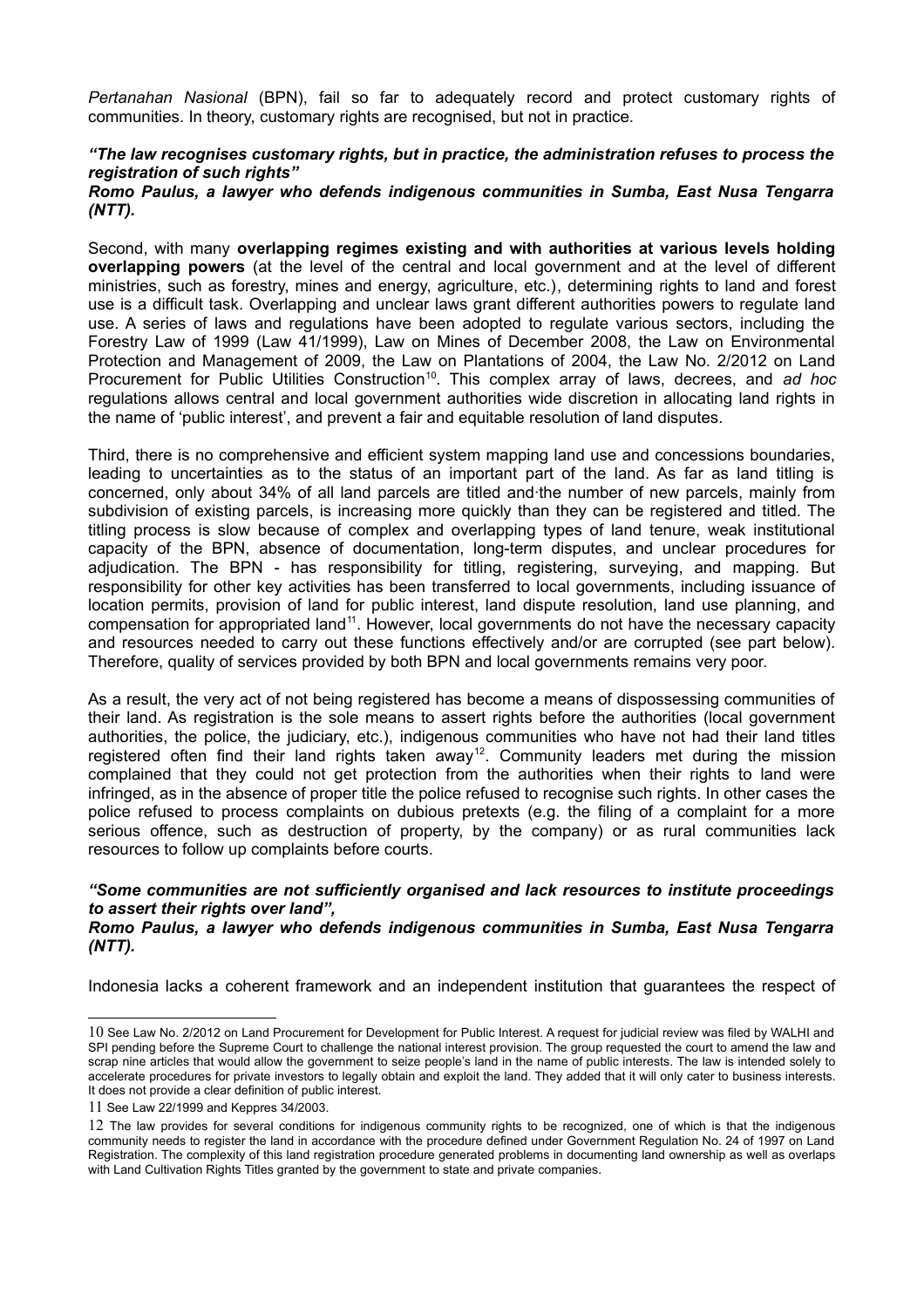rights over land to individuals and communities. In many cases, local officials use this legal uncertainty to deprive communities of their land and allocate concessions or licences to companies, fuelling conflicts between economic actors and local communities (see examples below). Under this legal framework, powerful economic actors can thus easily secure favourable decisions by state authorities to protect their prize with bribes rather than by dialogue with people whose rights may be violated by their operations.

In the context of MP3EI 2011-2025, should the respect of human rights not be adequately reflected in design and implementation, major Indonesian NGOs, such as KontraS, KPA, WALHI, JATAM and HUMA fear that violations of rural communities' land and environment rights will increase. In the report published by the Consortium for Agrarian Reform on December 27, 2013, since the launch of MP3EI, Indonesia has experienced an increase in agrarian conflicts to reach a number of 369 conflicts recorded by the NGO in 20[13](#page-5-0), that is three times more than the number recorded in 2009<sup>13</sup>.

# **c- Widespread corruption and the lack of institution to protect land and environment rights**

The few institutional checks and balances have limited efficacy due to widespread corruption. One of the peculiar aspects of Indonesian democratisation is how the country utilised political and economic devolution to reduce the power of Jakarta, cut the legacy of Suharto's rule, and increase local participation in politics and the economy. However, devolution has in many cases resulted in the empowerment of the most regressive and corrupt local politicians and increased corruption.

With the decentralisation, local governments have the authority to issue licences to businesses. Indonesian NGOs, such as JATAM (Mining Advocacy Network) reported that the issuance of licences had become a profitable business to finance local electoral campaigns and that the number of land deals generally increased in the run up to elections.

#### *"Corruption within the police, the army, the local government but also members of Parliament is part of the problem. The law is not enforced in a fair and impartial manner". WALHI*

Police and military forces have a record of violence and lack of accountability for past and present abuses. Security forces face persistent allegations of human rights violations, including torture and other ill-treatment and excessive use of force and firearms. Therefore, the increasing involvement of security forces as a response to resource-related disputes is viewed as an issue of serious concern (see below part II-b).

The Indonesian military has a history of being involved in business activities: leasing of land to private companies and holding of stakes in companies through foundations and cooperatives [14](#page-5-1). In 2004, the government passed a law banning professional soldiers from involvement in business ventures, but, according to NGOs, it remains unclear how the law was implemented. Today, the military has a role in protecting the interests of private business by providing security services. For example, in 2013-2014, the military was involved in the forced eviction and ill-treatment of a farmer in Pinang Tinggi area, Padang Salak, Tanah menang and Terawang in relation to a conflict opposing the indigenous community Suku Anak Dalam Batin Bahar and the company PT Asiatic Persada.

Corruption is endemic, particularly among the judiciary. There is a broad consensus that the judiciary does not act independently and has failed to hold police and corporations accountable for businessrelated human rights abuses. The judiciary remains plagued by lack of independence, corruption and failure to uphold the rule of law. Low salaries for judicial officials and impunity for malpractices result in bribery, partiality, and interference in court proceedings by military personnel and government officials. As a consequence, the general public lacks confidence in the justice system and does not rely on it to

<span id="page-5-0"></span><sup>13</sup> According to WALHI, MP3EI has also led to an increase in cases of ecological disasters in various regions, with 1,392 cases of ecological disaster recorded in 2013.

<span id="page-5-1"></span><sup>14</sup> For more information see KontraS' Report, *When Gun Point Joins the Trade*, 2004 available at: [http://www.kontras.org/buku/Executive\\_Summary.pdf](http://www.kontras.org/buku/Executive_Summary.pdf)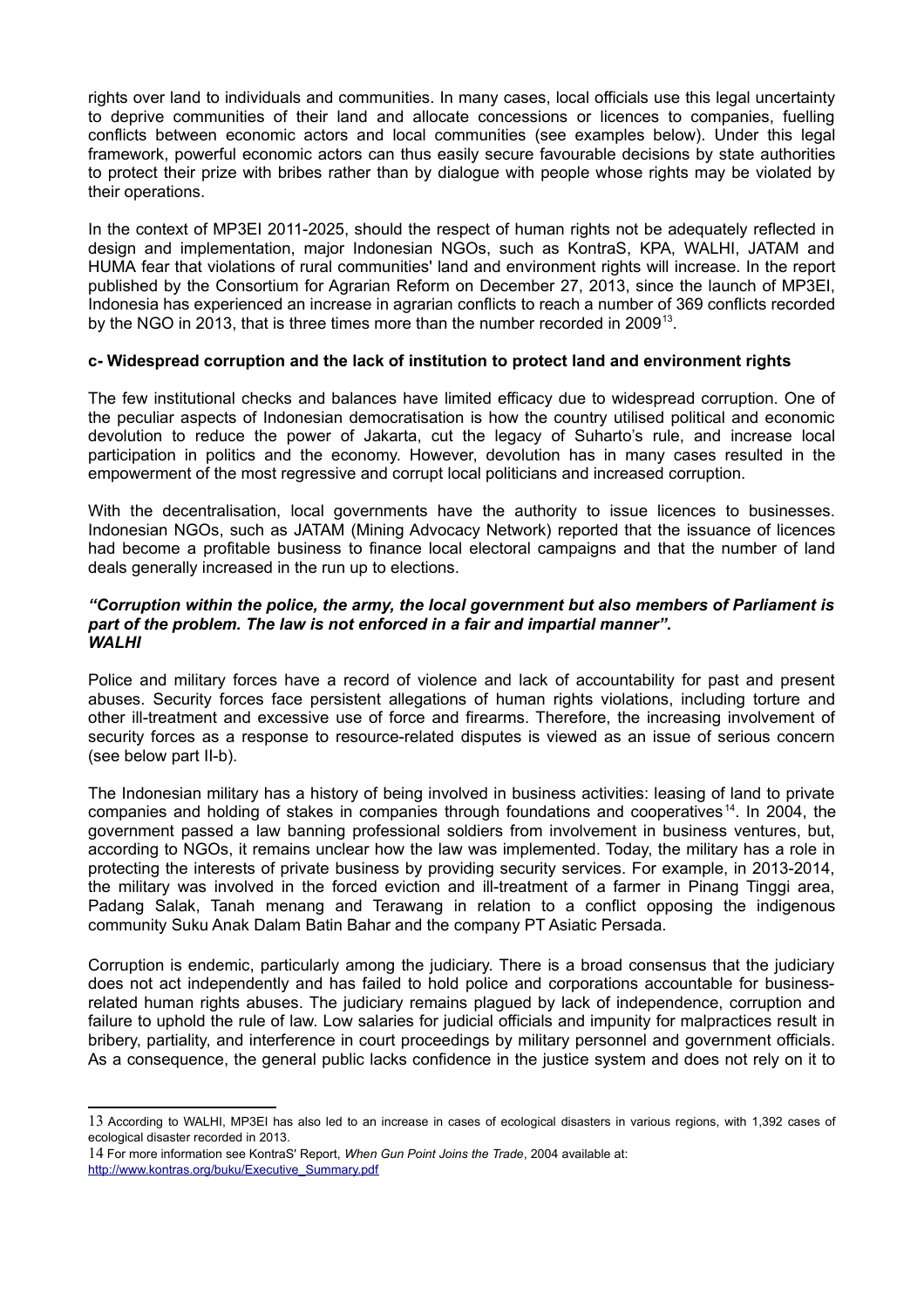get redress<sup>[15](#page-6-0)</sup>.

# *"Violence arises from the lack of confidence in the justice system". KontraS*

Indonesia ranked 114 out of 177 countries surveyed in Transparency International's 2013 Corruption Perceptions Index<sup>[16](#page-6-1)</sup>. The Indonesian government agency established to fight corruption - Corruption Eradication Commission (*Komisi Pemberantasan Korupsi* - KPK) successfully investigated a series of high-profile cases with a high conviction rate<sup>[17](#page-6-2)</sup>. This raised public expectations that acts of corruption, even by senior government officials, would be punished. However, the KPK alone cannot put an end to widespread corruption.

# *"Forestry and mining are among the sectors where corruption is prevalent". KPK*

In addition, rural communities lack the resources and capacity to defend their land and environment rights before administrative bodies and courts. Many of those interviewed by the FIDH delegation said that they had never received any response from local authorities after they filed complaints.

In addition, when smallholders or indigenous communities go to court, unreasonable restrictions on information about forest concessions and land claims make it difficult for them to substantiate their claims. These restrictions are in contradiction with Law No. 14/2008 on Transparency of Public Information (*Undang-Undang Keterbukaan Informasi Publik*) [18](#page-6-3). The Central Information Commission, an agency in charge of monitoring the Freedom of Information Law lacks an operative sanction mechanism and suffers from weak institutional capacity. The law also provides for broadly defined exemptions such as information that obstructs law enforcement, hurts protection for intellectual property rights and protection from unhealthy business competition, threatens state security, endangers Indonesia's natural resources, damages foreign relations, and risks exposure of information of a personal nature. The Law No. 17/2011 on State Intelligence classifies important information from the natural resources sector as exempt from disclosure requirements.

# *"To address resource-related conflicts, the issue of transparency is key". Member of Central Sumba Regional Parliament, NTT*

How can resource-related conflicts opposing economic actors and local communities be resolved when few trust the courts or police and the central government invariably dithers to act until violence erupts?

# **II / Land disputes generate human rights violations and social conflicts**

# **a –Human rights violations and social conflicts on the rise**

Indonesian NGOs met during the mission such as AMAN and WALHI reported that in most cases rural and indigenous communities affected by land deals have not been informed, consulted or compensated about land deals affecting their environment or plots of land they use or own (see examples below in Part III-b). The rights over land they have been using for decades, and sometimes generations, is not recognised by the authorities (see above part I). The loss of their land undermines their economic livelihood and affects their spiritual, cultural and social identity.

<span id="page-6-0"></span><sup>15</sup> See UN Human rights Committee Concluding Observations, UN Document CCPR/C/IDN/CO/1, August 2013.

<span id="page-6-1"></span><sup>16</sup> See http://www.transparency.org/cpi2013/results

<span id="page-6-2"></span><sup>17</sup> Since it started operating in late 2003, the commission has investigated, prosecuted and achieved a 100-percent conviction rate in 300 cases of bribery and graft related to government procurements and budgets. KPK has no jurisdiction over cases involving the army. See KPK.

<span id="page-6-3"></span><sup>18</sup> See [http://publicofficialsfinancialdisclosure.worldbank.org/sites/fdl/files/assets/law-library](http://publicofficialsfinancialdisclosure.worldbank.org/sites/fdl/files/assets/law-library-files/Indonesia_Public_Information_Disclosure_Act_2008_EN.pdf)[files/Indonesia\\_Public\\_Information\\_Disclosure\\_Act\\_2008\\_EN.pdf](http://publicofficialsfinancialdisclosure.worldbank.org/sites/fdl/files/assets/law-library-files/Indonesia_Public_Information_Disclosure_Act_2008_EN.pdf)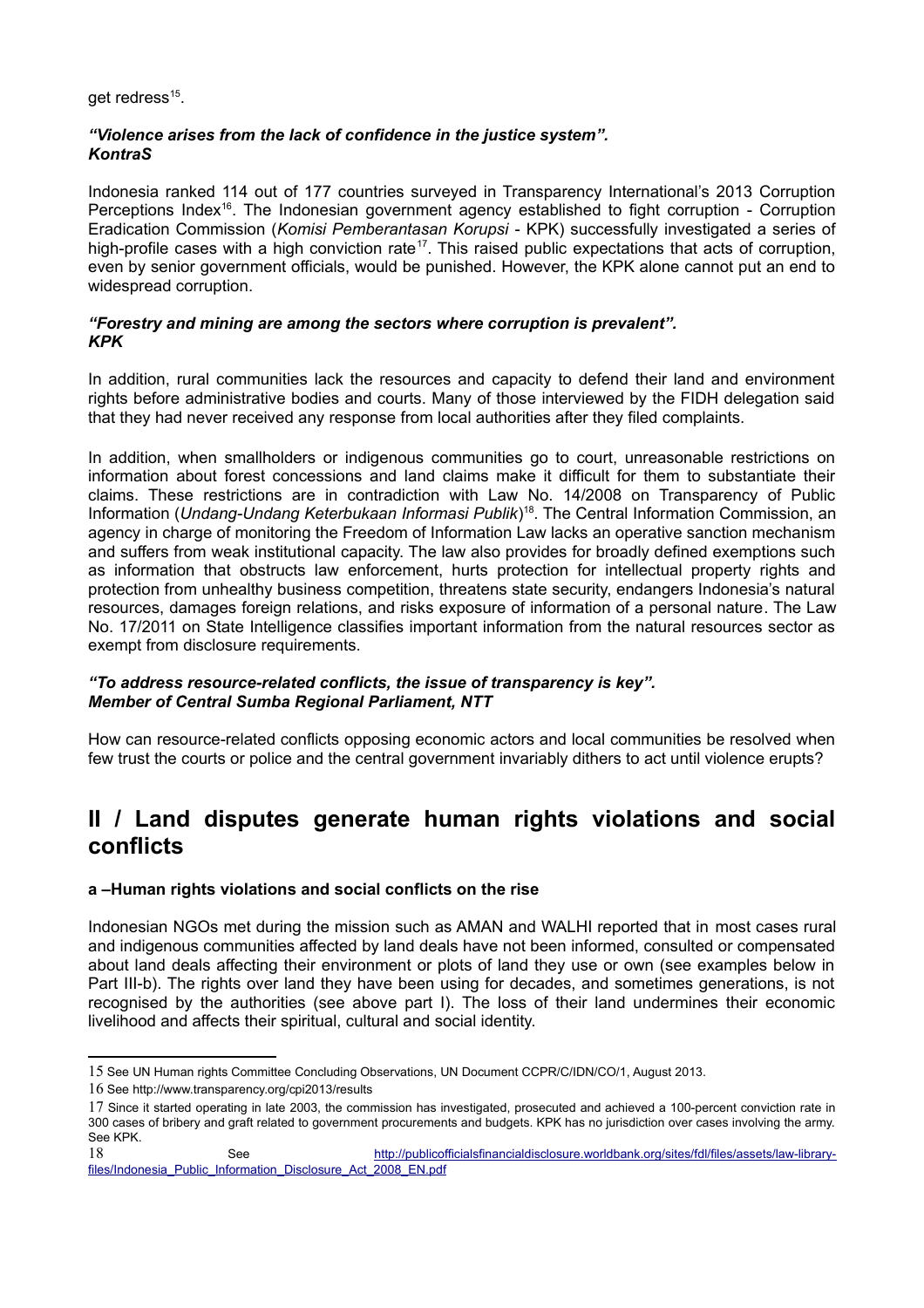The rights of local communities, particularly the ancestral rights of indigenous peoples over land and natural resources, are routinely violated - often through the use of hired thugs, private security guards, paramilitary and the military.

#### *"On 24 September 2010, during a demonstration, I was attacked and hit by the Governor's private security guards probably because they recognised me as a leader of public protests. I am also regularly intimidated and threatened by thugs hired by companies". Anwar Sadat, WALHI*

These non-state actors are responsible for an increasing number of threats, harassments, and intimidations, smear campaigns against community members and leaders and against those who defend their rights, including lawyers and NGO activists. These acts are often carried out with complicity or acquiescence of police officials. Many reports have surfaced of state officials being bribed to defend the interests of corporations. Authorities have failed to adequately investigate numerous allegations of torture and ill-treatment, extra-judicial killings, and enforced disappearances. This has contributed to perpetuating a culture of **impunity** in Indonesia.

#### *"I am regularly intimidated. The police once told me that I could not be a priest and a lawyer at the same time. As a result, I have a very bad reputation". Romo Paulus, a priest and lawyer who defends indigenous communities in Sumba, East Nusa Tengarra (NTT).*

Unresolved conflicts over natural resources have generated protest and social movements related to indigenous peoples' rights, the right to land, the right to a healthy/safe environment, and the respect for labour rights. Protests often start in the form of letters and complaints to the authorities. When such actions fall on a deaf ear, communities, with the support of their leaders and human rights NGOs such as KPA and WALHI, generally organise and participate in public demonstrations or rallies, as well as land occupations and blockades, when business activities have begun despite protests.

Many NGOs and institutions in Indonesia have been compiling information on conflicts related to land and resources, among which KontraS, HuMa, KPA and the Indonesian national human rights institution Komnas HAM. KontraS recorded 375 cases of violence between 2001 and 2012 in the context of resource-related conflicts covering 800 million hectares<sup>[19](#page-7-0)</sup>. In 2011, KontraS recorded 57 cases of violence related to land disputes. In 2012, the number increased to 151 cases of violence, which included torture, arbitrary arrests, intimidation, and extra-judicial killings. As a result of these 151 cases, [20](#page-7-1) people died, 182 sustained injuries, and 236 were arrested or intimidated at the nation-wide level<sup>20</sup>.

In 2012, HuMa, which also monitors the situation at the country level, recorded over 200 cases of human rights violations in the natural resource sector<sup>[21](#page-7-2)</sup>. According to KPA's 2013 Annual Report, in 2013, land conflicts caused by land grabbing for oil palm plantations, wood plantations, and infrastructure increased by 86% from the previous year. There were 369 cases of agrarian conflicts during 2013 following land grabbed from community lands (covering around 1,281,660.09 hectares). Also, 139,874 households were evicted from their lands, 21 farmers died in land conflict areas, and 239 people were arrested. Thirty of them were injured or tortured by police officers<sup>[22](#page-7-3)</sup>.

<span id="page-7-0"></span><sup>19</sup> These 375 acts of violence caused the death of 74 people, 104 being wounded by shot, 615 arrested, and 344 having sustained injuries. Perpetrators were local police, corporate security, military and mobile brigade. The violence was spread out in several provinces (23 out of 34 provinces) in Indonesia, including East, West and Central Kalimantan; East, Central and West Java; North and South Sumatera; Southeast, North, and West Sulawesi; Riau; Lampung; West and East Nusa Tenggara; Jambi; Jakarta; Banten; Bengkulu; Aceh; West Papua; Bangka-Belitung and Bali. Violence happened in various sectors, such as: plantations (palm oil), mines, farms, infrastructures, forests, public facilities and agrarian sectors. Types of violence are broken down into several categories, such as forcible dispersal, beatings, shootings, intimidation and criminalization. The actors originated from state and non-state business sectors, such as state-owned companies and private business sectors, in conflict with indigenous communities, resident villagers, resident farmers and community leaders. Other key actors were civil society organizations and/or human rights defenders who tried to fight for the victims' (people whose lands were seized) rights. Meanwhile the business sector was supported by resident police force, mobile brigades, military, corporate security and government officials from many levels.

<span id="page-7-1"></span><sup>20</sup> Monitoring conducted by KontraS is not exhaustive, but attempts to compile data gathered by a wide range of NGOs and state institutions.

<span id="page-7-2"></span><sup>21</sup> They included including 17 cases in mining sector, 22 cases in the agrarian sector, 119 cases in the plantation sector, and 72 cases in the forestry sector. See http://huma.or.id.

<span id="page-7-3"></span><sup>22</sup> See http://ilcasia.wordpress.com/2014/02/04/kpa-releases-its-annual-report-2013-on-land-grabbing-and-land-policies-monitoring/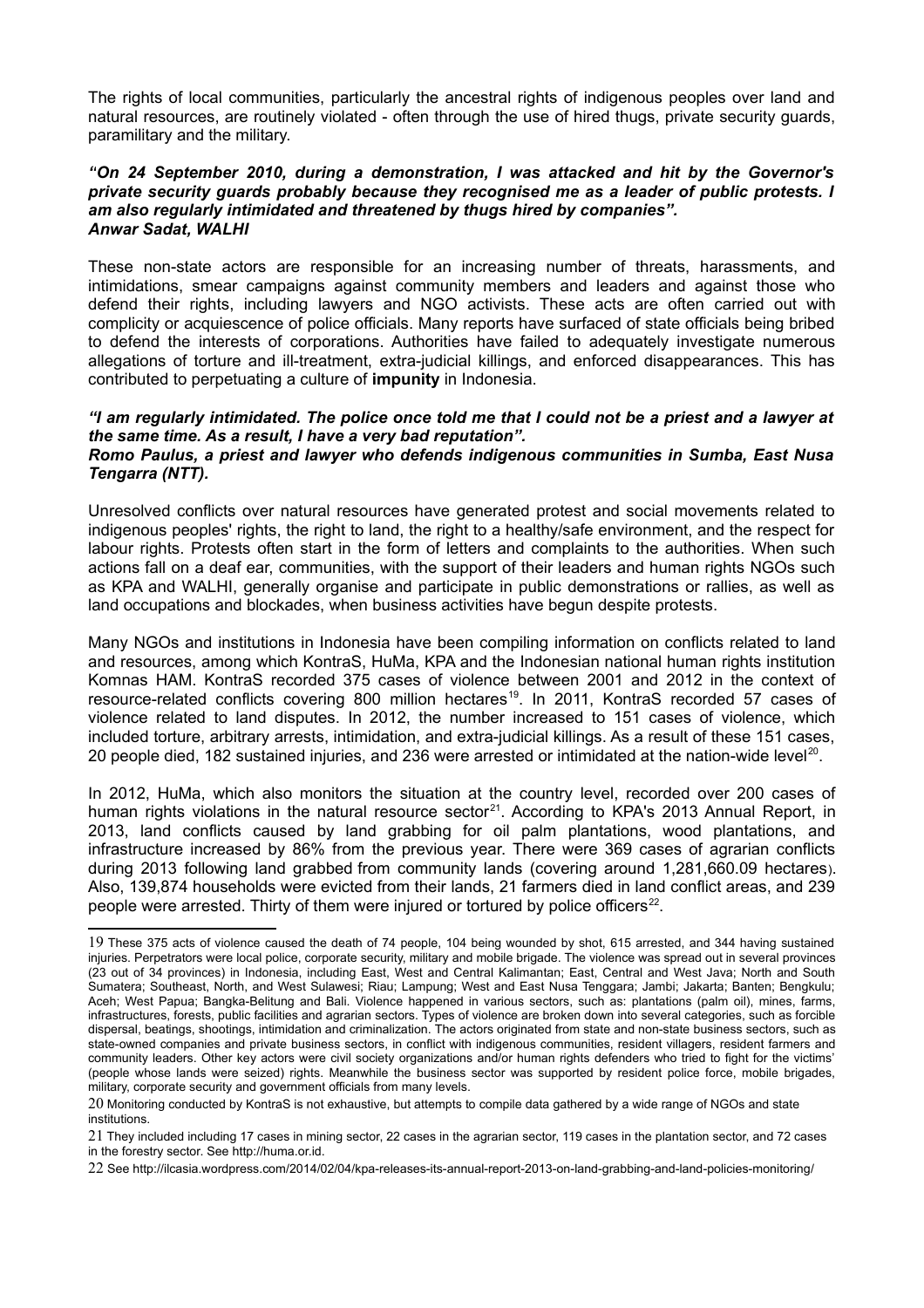In its 2012 annual report, the National Commission on Human Rights (Komnas HAM) named police and companies as the top human rights violators in the country. The commission received 1,500 (out of 5,442) complaints on human rights abuses related to land rights<sup>[23](#page-8-0)</sup>. In 2012 and 2013, Komnas Ham declared that agrarian related complaints ranked the highest in terms of number of complaints<sup>[24](#page-8-1)</sup>. According to Komnas Ham, in the majority of cases, land-related disputes involved acts of violence against farmers and human rights defenders.

It results from an analysis of the above-mentioned reports that today's conflicts over natural resources are the main cause of human rights violations in Indonesia, with **at least one conflict being reported daily in 2013.** 

# **b – State response to social conflicts: security laws and abusive use of force**

Communities deprived of their land rights are often left with no other option than protesting against the violation of their rights through demonstrations. Those interviewed by the FIDH delegation complained of a lack of protection by police and authorities during peaceful demonstrations. Worse some reported that police and military forces were responsible for a large number of acts of violence against participants in protests. The state's violent response to those peaceful demonstrations often exacerbates the conflict and results in the violation of civil and political rights (judicial harassment, arbitrary arrest and detention, threats, beatings, torture and ill treatment, killings).

*For example, on 25 August 2013, a demonstration against the construction of Bubur Gadung Dam was severally repressed and led to the arrest of five farmers, members of Indramayu Peasant Union (STI) and KPA and the death of one farmer in Indramayu, West Java. Hundreds of farmers from STI who were demonstrating were intimidated and physically attacked by thugs. Thirty farmers who were on their way to join the demonstration were thrown rocks and wood pieces at. They were also beaten by thugs who claimed themselves to be peasants. Tens of thugs also harrowed villagers houses and beat those who were found in the houses. Police officers present on the spot did not intervene to protect the farmers. In reaction to the acts of violence, some farmers decided to burn an excavator present on the construction site. Only then did the police intervene against the farmers using rubber bullets and tear gas. Dozens were wounded. Five were randomly arrested including Abdul Rojak, STI General Secretary. On 21 January 2014, he was sentenced to 18 months in prison on charges of destruction of property.* 

# *KPA and Komnas Ham.*

The recent adoption of a series of security laws are likely to result in further repression of social movements, targeting in particular community leaders and land and environmental rights defenders. Unfortunately, the objective of such laws only seems to be to facilitate land grabbing and business activities rather than protecting human rights.

#### *"The NGO community is concerned that the recent security laws were only adopted to attract investment and facilitate business". KontraS*

Such legislation includes the Law No. 17/*2011* on State Intelligence, the Law No. 07/2012 on Managing Social Conflict (*Penanganan Konflik Sosial* - PKS Law) and the Presidential Instruction (InPres) No. 02/2013 on National Security and Conflict Management. These laws only focus on security aspects, by broadening the scope of military involvement to address social conflicts and legitimating the use of force to stop public demonstrations, instead of addressing the root causes of conflicts and protecting the rights of affected communities. They contain references to vague concepts such as "national security threats" and "national interest" and confirm an exclusively security approach to address social conflicts. Unfortunately, in many cases, the lack of protection combined with the excessive use of force

<span id="page-8-0"></span><sup>23</sup> See http://www.thejakartapost.com/news/2012/12/11/police-companies-are-top-human-rights-violators-komnas-ham.html

<span id="page-8-1"></span><sup>24</sup> See http://www.thejakartapost.com/news/2013/12/31/komnas-ham-completes-investigations-5234-complaints-throughout-2013.html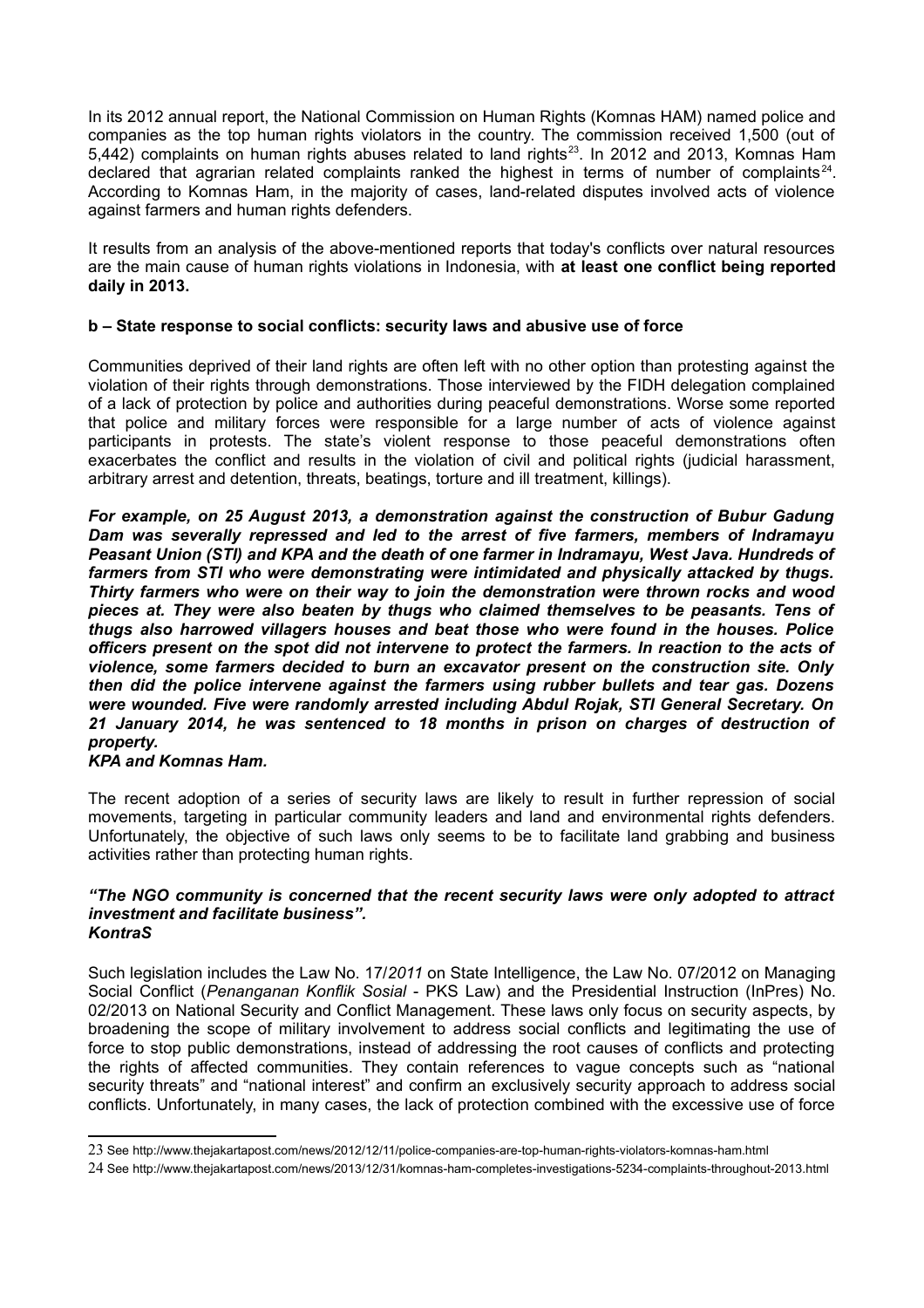leads to an escalation of violence.

The National Commission on Human Rights (Komnas HAM) requested the government to suspend the implementation of Presidential Instruction No. 02/2013 arguing that it legalised and justified military involvement, potentially increasing the occurrence of violence during land-related conflicts<sup>[25](#page-9-0)</sup>.

Other laws also contain problematic provisions that facilitate the criminalisation of those opposing business activities. For example, the Law on Mines of 2008 provides for imprisonment and heavy fines against those opposing authorised mining activities<sup>[26](#page-9-1)</sup>.

# **III / Escalation of human rights abuses, particularly against human rights defenders**

"*Human rights defenders working on behalf of communities affected by large-scale development projects are increasingly being branded 'anti-government', 'against development' or even 'enemies of the State*'", warned UN Special Rapporteur Margaret Sekaggya in her last report to the UN General Assembly<sup>[27](#page-9-2)</sup>.

# **a- Increased space for civil society actors, but a continuing lack of recognition and protection**

Suharto's departure in 1998 paved the way for a more open and liberal socio-political environment ensued. The reform process in Indonesia experienced a greater freedom of speech, with more open political debate.

As Indonesia underwent constitutional amendment in 1999-2002, a set of human rights provisions mirroring the Universal Declaration of Human Rights was included in August 2000. After 1998, NGOs started to work with some institutions, such as the Supreme Court and the police, in order to conduct reform projects.

Civil society has carved out a political space for their activities, which is tolerated, if not yet fully accepted by the state. Civil society is certainly very courageous in taking up the issues related to land and resource management. They cover a wide range of activities from public education and awarenessraising to litigation, documentation, advocacy at local, national, and international level, and legal aid.

However, the number of NGOs is still very small and their capacity is limited. Indonesia lacks the democratic institutions and culture of involvement of local communities and civil society in the decisionmaking processes related to resource allocation. Executive powers have not traditionally been subject to an adequate system of checks and balances. In addition, the state has failed to offer support and protect NGOs that have been more critical of government policies. The ineffective implementation of the Law No. 14/2008 on Transparency of Public Information also makes the work of NGOs more perilous and difficult<sup>[28](#page-9-3)</sup>. Some NGOs are accused through media smearing campaigns of being "enemies of development", "traitors" or "foreign spies" for criticising business activities or development policies endorsed by the State.

Finally, often, the State's response is to treat civil society objections as nothing more than a law and order problem. A new law on NGOs adopted in July 2013 is reflective of the lack of acceptance by Indonesian political leadership for greater participation of NGOs in decision making, particularly with regard to resource allocation<sup>[29](#page-9-4)</sup>. Some groups fear that this law will be used to silence human rights

<span id="page-9-3"></span>28 See Paper on State Secrecy Bill by Tanti Budi Suryani, Tifa Foundation, available at [http://15iacc.org/wp-](http://15iacc.org/wp-content/uploads/2013/01/Paper_fighting-theghosts_StateSecrecyBill_ThefuturethreatforIndonesiasyoungdemocracy.pdf)

[content/uploads/2013/01/Paper\\_fighting-theghosts\\_StateSecrecyBill\\_ThefuturethreatforIndonesiasyoungdemocracy.pdf](http://15iacc.org/wp-content/uploads/2013/01/Paper_fighting-theghosts_StateSecrecyBill_ThefuturethreatforIndonesiasyoungdemocracy.pdf)

<span id="page-9-0"></span><sup>25</sup> Interview of Komnas HAM.

<span id="page-9-1"></span><sup>26</sup> See Article 162.

<span id="page-9-2"></span><sup>27</sup> See UN Special Rapporteur Margaret Sekaggya Press Release, October 29, 2013.

<span id="page-9-4"></span><sup>29</sup> The Parliament passed the Law No. 17/2013 on Societal Organizations (*RUU Organisasi Kemasyarakatan* - Ormas Law) on July 2, 2013. Komnas HAM said that the new law would limit the contributions of foreign groups advocating democracy in Indonesia, among a number of other problematic provisions. Enacted on July 22, 2013, Law No. 17/2013 is intended to reinforce the role of the Ministry of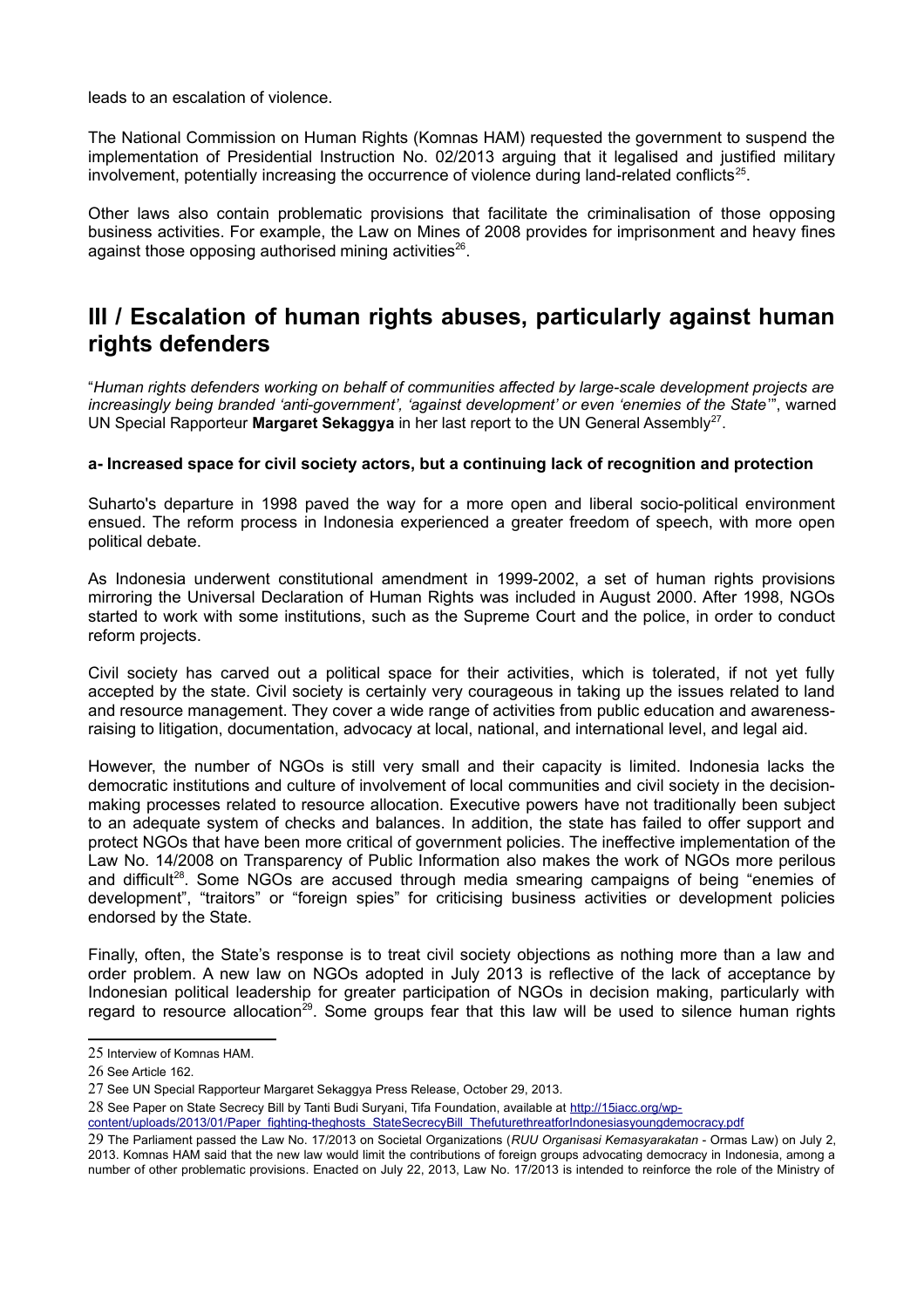defenders and community leaders denouncing resource-related human rights violations. Recent media campaigns attest to a risk of shrinking space for civil society as some media articles have been accusing NGOs of being funded by foreign companies which have failed to secure permits or concessions.

**"***The Ormas Law fails to address critical issues pointed out by the UN Special Representative on the situation of human rights defenders during her visit in 2007 and, instead of creating an enabling environment for NGOs, adds more restrictive conditions for the set up and operation of NGOs***".**

**Haris Azhar, KontraS Coordinator.**

# **b – Cases of repression faced by human rights defenders**

Community leaders and human rights activists who work with indigenous and rural communities have been arbitrarily arrested and detained and unfairly prosecuted on spurious criminal charges, including defamation. In most cases, authorities have failed to protect them.

Indonesian NGOs such as KontraS, the Consortium for Agrarian Reform (KPA), the Indonesian Forum for Environment (*Wahana Lingkungan Hidup Indonesia* - WALHI), HuMa and others have documented dozens of cases and are providing support to affected communities and their leaders.

During their visit conducted in September 2013, FIDH and KontraS have documented several of these cases and met NGO representatives and victims of criminalisation.

• Harassment of NGO leaders ("Ogan Ilir case") involved in the land reclaim movement in South Sumatra.

In South Sumatra, land reclaimation movements follow years of land grabs and abuses under the colonial and Suharto eras. Many rural communities have never held any proper land titles and their communities have been occupying and using lands for decades. Following the fall of Suharto, land reclaim actions intensified. Groups of villagers have been reclaiming unlawfully confiscated land. In 2011, communities started to mobilize and set up local NGOs. They sent complaints to the authorities, met government officials and parliamentary representatives, and organised public demonstrations.

Several land conflicts have opposed local communities to state-owned sugar plantation company PT Perkebunan Nusantara VII (PTPN 7) Cinta Manis since the 1980s. Communities set up associations to organise their action. They asked the authorities and PTPN 7 to return the land to them. They also organised demonstrations and started to occupy plots of the contested land. Several activists met by the FIDH delegation complained that the local government, police, and company representatives regularly intimidated them and their family members.

#### *"In 2012, I was forced by the administration to drop out of school during one month due to my father's activism in the land reclaim movement". Sri, daughter of detained Sriwijaya Farmers Union (SPS) Kemalheddin*

Human rights activists and community leaders have been monitored and harassed during protests. They reported that PTPN 7 hired security guards to intimidate those who reclaimed the land. They also said that instead of protecting protesters, police violently repressed peaceful protests. According to KontraS, between 2009 and 2013, 20 people were shot in the district of Ogan Ilir during protest actions against PTPN  $7^{30}$  $7^{30}$  $7^{30}$ . WALHI South Sumatra, which provide legal and social support to local farmers<sup>[31](#page-10-1)</sup>,

Home Affairs to control CSOs. All civil society organisations fall under this law. With the controlling authority given to the Ministry of Home Affairs, Law No. 17/2013 then stipulates a set of obligations and prohibitions for the NGOs, such as prohibition from propagating an ideology that conflicts with state principles (*Pancasila*) and from conducting activities that disrupt public order and well-being. Violations of such provisions might lead to the dissolution of the CSO. Furthermore, this Law provides discriminatory and excessive bureaucratic controls over international CSOs. See the Observatory (FIDH-OMCT) and KontraS Joint Press Release, 11 July 2013: <http://www.fidh.org/en/asia/indonesia/indonesia-reform-of-the-law-on-associations-must-create-an-enabling-13653>

<span id="page-10-0"></span><sup>30</sup> A few died as a result of shooting.

<span id="page-10-1"></span><sup>31</sup> See <http://walhi-sumsel.blogspot.fr/>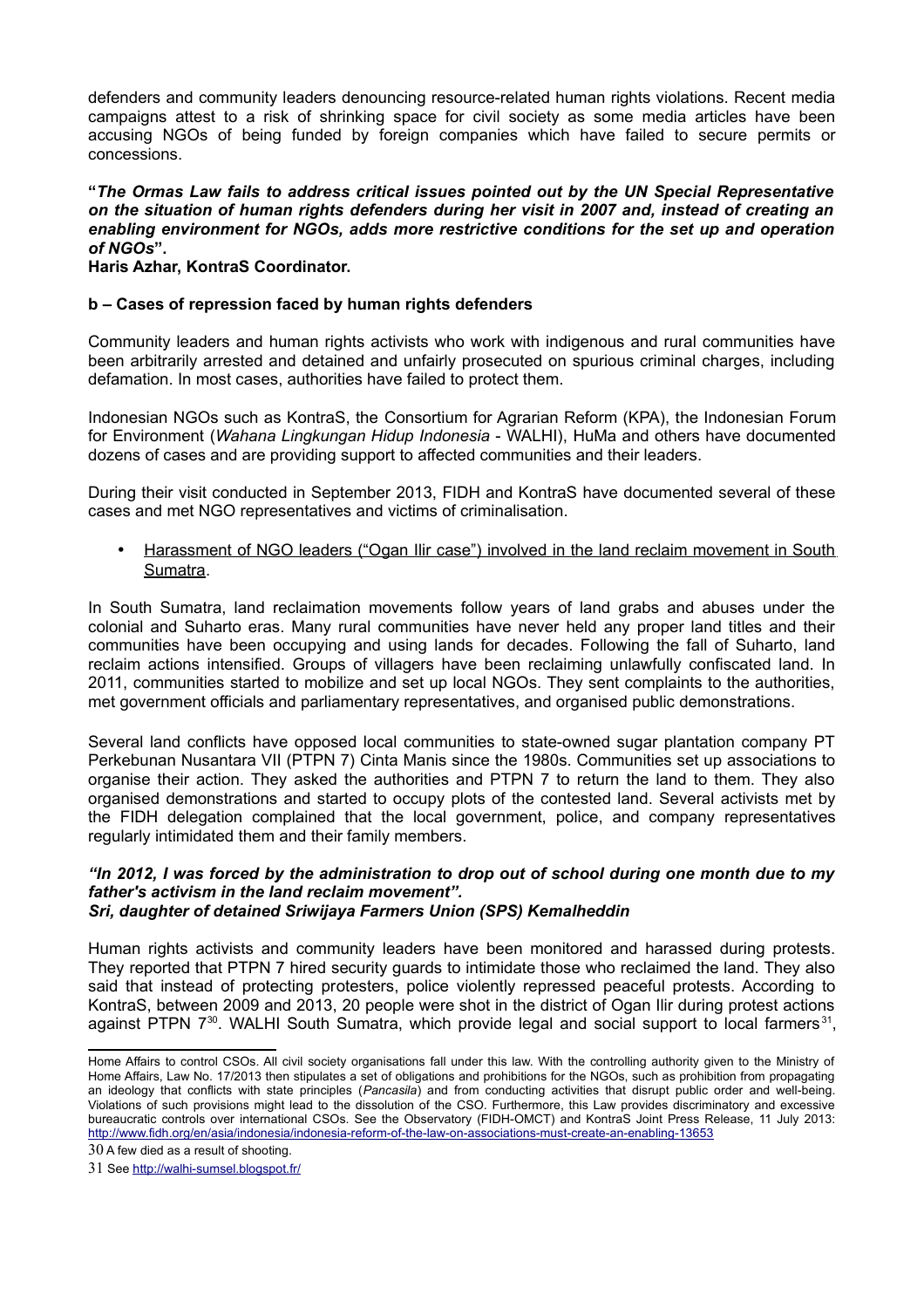documented several of the incidents involving attacks on peaceful protesters between 2009 and 2013. To date, no one has been held accountable for the attacks.

One emblematic incident was the killing on July 27, 2012 of a 12-year-old girl, Angga bin Dharmawan. On July 26, 2012, the South Sumatra Brimob (national police mobile brigade) attempted to break up a riot caused by a prolonged land dispute between the residents of 21 villages in Ogan Ilir and employees of PTPN 7 Cinta Manis. The police ransacked homes in the villages around PTPN 7 Cinta Manis. Fifteen police trucks arrived in Sri Bandung villages, injured and arrested civilians under false accusations of stealing fertilizer from PTPN 7.

Several demonstrations then took place to denounce police brutality and request an investigation into the killing of the young girl. On January 29, 2013, **Anwar Sadat** and **Dede Chaniago**, Director and Deputy Director of WALHI South Sumatra respectively, and **Kemalheddin**, member of the Sriwijaya Farmers Union (SPS), were beaten, arrested, and detained by the police during a peaceful demonstration organised before the South Sumatra Regional Police Area in Lampung. WALHI South Sumatra and SPS had been assisting the residents of Betung Village District, District Lubuk Keliat, Ogan Ilir Regency, South Sumatra Province, who protested the arrest of some of the village farmers. The three were charged with "destruction of public property"<sup>[32](#page-11-0)</sup> (the gate of the regional police station in Palembang) and "organising a provocative action"<sup>[33](#page-11-1)</sup> (a demonstration).

According to the testimonies provided by WALHI and SPS members to the mission, the January 29 demonstration was peaceful and aimed at denouncing the interference of the police in favour of the company and calling for the removal of the police officer, allegedly responsible for the death of Angga bin Dharmawan. Police responded to the demonstration by using force against the protesters. Police used batons to beat protestors and arrested 25 of them.

During interrogation, all questions focused on Anwar Sadat and the role he played in the demonstration and in the destruction of the gate. Some of the arrestees stated that they had been coerced to point to the responsibility of Anwar Sadat. All such testimonies were then withdrawn. In May 2013, on the sole basis of testimonies provided by police officers, Anwar Sadat and Dede Chaniago were sentenced to seven months in prison and Kemalheddin to 16 months in prison.

In July 2013, Anwar Sadat and Dede Chaniago were sentenced on appeal to 5 and a half months in prison on charges of "organising a provocative action". The court also upheld Kemalheddin's 16-month jail sentence on charges of "violence against the police". Anwar Sadat and Dede Chaniago were released as they had served the 5.5-month sentences. The three appealed the sentence before the Supreme Court and the decision was yet to be made public beginning of 2014.

• Harassment of indigenous communities leaders opposed to mining exploration activities in Central Sumba, East Nusa Tenggara (NTT)

The extractive industry's appetite for land has significant human rights and environmental consequences, as attested during the mission conducted in Central Sumba, East Nusa Tenggara (NTT). Several NGO representatives met complained that, in many cases, the land acquired by companies was taken from the communities who live there and depend on the forests for their livelihood, by force or deceit.

In October 2008, a gold mining licence was awarded by the Regent to PT Fathi Resources, an Indonesian corporation partnering with Australian mining company Hillgrove Resources Limited<sup>[34](#page-11-2)</sup>, for exploration to be conducted in specific areas in Central Sumba, East Sumba and West Sumba regencies. The exploration was planned to take place in several areas on the island. Part of the plots covered by the licence belonged to indigenous communities, who held and used the land collectively since generations. Most of the communities and villagers had never held titles of ownership.

<span id="page-11-0"></span><sup>32</sup> Article 170 of the Penal Code.

<span id="page-11-1"></span><sup>33</sup> Article 160 of the Penal Code.

<span id="page-11-2"></span><sup>34</sup> Hillgrove will receive an indirect 80% interest in return for undertaking exploration work and feasibility studies.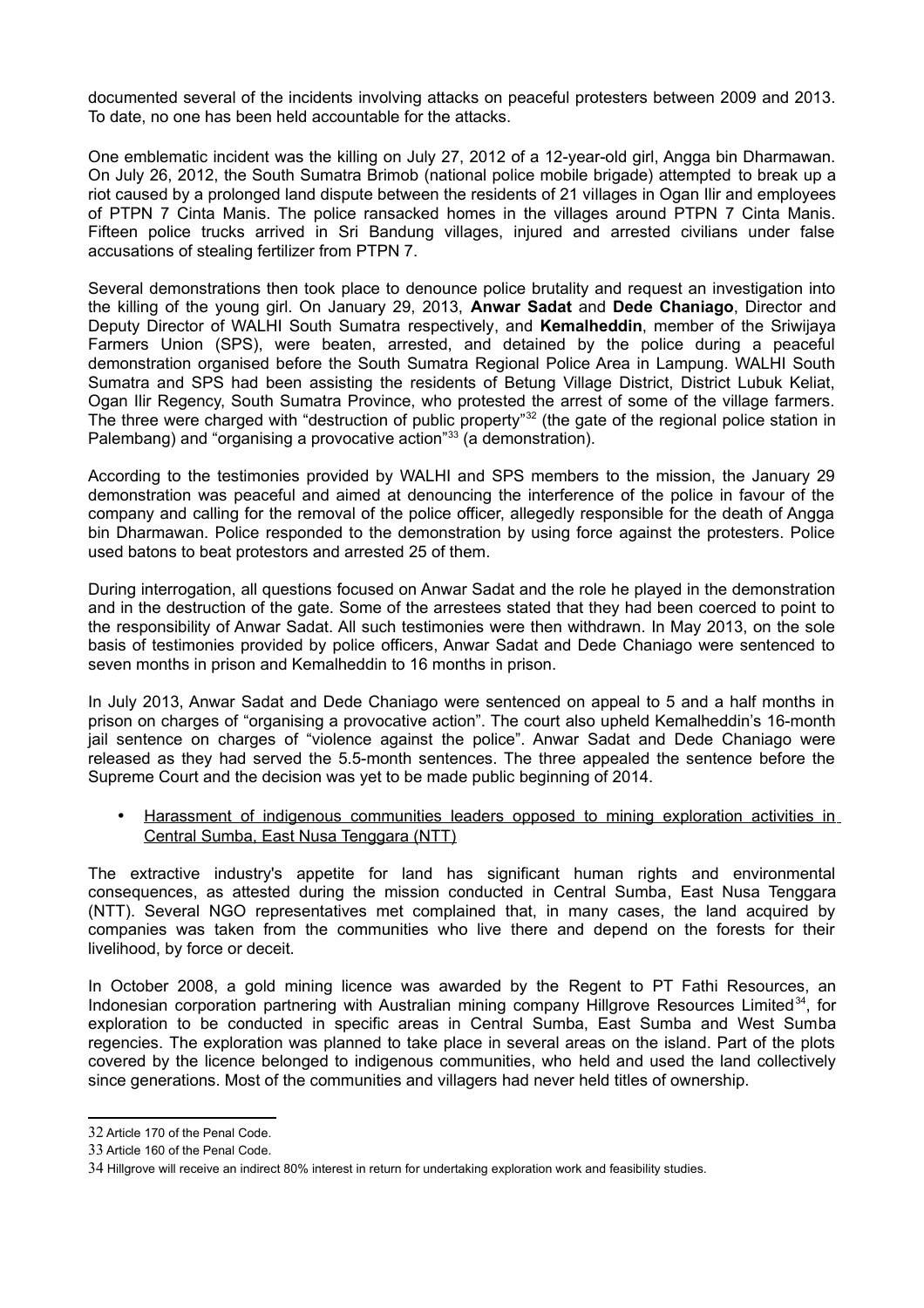In 2010-2011, several meetings were held in different villages to inform and consult communities residing and using the land of the planned mining exploration. Community leaders met during the mission held that they had never agreed to the exploration and that a vast majority of villagers opposed said mining activities. All explained that the process followed during the information meeting was unclear, as they expected a second meeting to take place which in one case never happened and in another took place with community leaders co-opted by the local government authorities in violation of local customs.

#### *"During the first meeting, we could not agree on whether to consent to the exploration. We agreed to hold a second meeting, during which the seven tribe leaders would decide. Later, we discovered that the local government had co-opted supporters of the exploration as tribe leaders in violation of our customs". Umbu Manurara*

One community leader also complained that villagers were asked to sign a blank sheet allegedly for attendance purposes. Villagers then learnt that the attendance sheet was used to prove that they had provided their agreement. In another case, villagers attending the information meeting were paid 50,000 rupiah to sign the attendance sheet.

Though, villagers voiced their opposition to the exploration activities conducted on their land, the authorities then alleged that they had properly consulted and obtained the consent of the concerned communities. The Regent of Central Sumba met by FIDH Delegation said that the local government always seek to obtain the consent of villagers affected by mining activities and that in this case they had all the necessary documents to prove that villagers had been informed and had provided their consent.

The indigenous communities' complaints to the Regent, the Central Government and the company not to conduct the exploration activities fell on deaf ears. Three community leaders from the area of Praikaroku Jangga village, **Umbu Djanji**, **Umbu Mehang**, and **Umbu Pendingara**, were particularly active in raising the awareness of villagers and organising their community to oppose mining exploration.

On March 2, 2011, 111 villagers sent a letter to the Regent of Central Sumba and PT Fathi Resources to oppose the mining exploration activities. They never got any response. On March 31, the mining company brought heavy drilling machines into the site identified for exploration. The villagers sent a delegation of five persons to meet the company and ask them not to conduct drilling activities without their permission. The following days, they also sent representatives to meet district government authorities and the police to complain about trespassing and request their intervention as the villagers had not authorised drilling on their land. They were told that the Regent of Central Sumba would address this situation. The indigenous communities felt they were left without remedies as getting a collective ownership title is very complicate, if not impossible. In the absence of such title, they could not file a complaint for trespassing and get protection from the authorities.

On April 6, 2011 the Head of Landiwacu District ordered the police to clear the land to allow drilling activities. Villagers were intimidated but refused to allow the drilling activities. The company entered the location and brought drilling tools. Villagers attempted to block the operation of the company. Drilling started in the afternoon. In the evening, a fire broke out and damaged the drilling equipment. After they heard a blast, several villagers gathered near the location where the incident took place, including **Umbu Djanji**, **Umbu Mehang**, and **Umbu Pendingara**. When the police arrived they collected the names of all those present, including the three community leaders.

On April 17-18, 2011, 20 villagers were summonsed for interrogation after PT Fathi Resources filed a complaint for arson and destruction of property. Witnesses were reportedly intimidated and forced to sign statements against the three indigenous leaders. All reported that the police had forced them to take their clothes off while the police took pictures of them, without providing any convincing reason. The three indigenous leaders also complained of ill-treatment (through denial of food) during custody.

Following the interrogation and until December 2011, Umbu Djanji, Umbu Mehang, and Umbu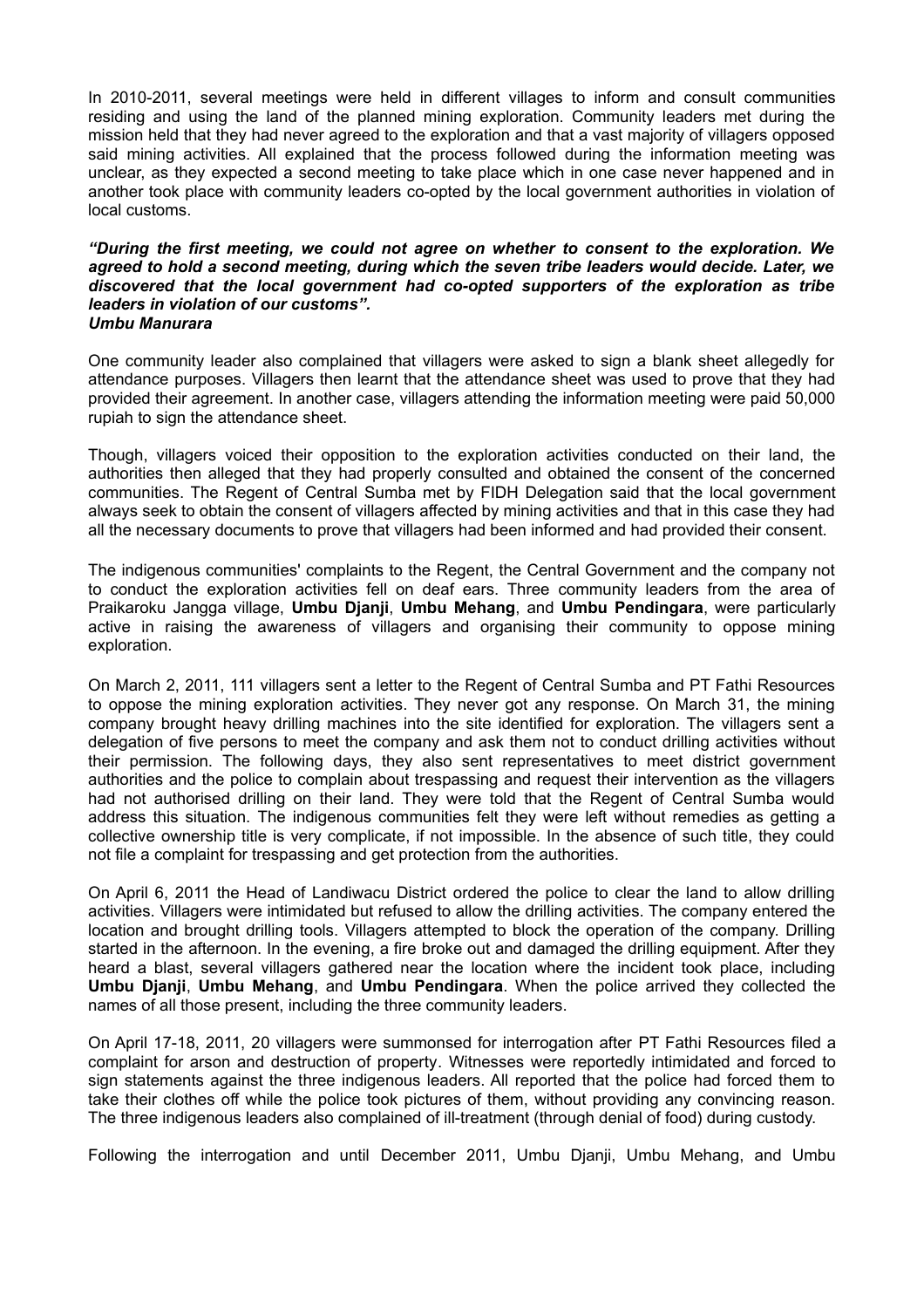Pendingara had to report to the regional police station, which is located very far from their home, twice a week. This measure amounted to intimidation and a form of punishment, as travelling to the regional police station not only cost a substantial amount of money but also prevented them from working and earning money. On December 6, 2011, the three were arrested and indicted. On August 17, 2012, on appeal, they were sentenced to eight months in prison for arson and destruction of private property.

# *"The criminal file was empty".*

# *Romo Paulus, a priest and lawyer who defended the three community leaders*

This experience greatly affected the three indigenous leaders and their families, who nonetheless remain determined to continue protecting their land and the rights of their community. Villagers met by FIDH delegation confided they were afraid the authorities targeted the three indigenous leaders to draw an example and intimidate all those intending to oppose mining operations. While protests continued after the incident, members of the police as well as the company's staff warned villagers that they exposed themselves to reprisals, like the three indigenous leaders.

In addition to this, the authorities' distrust for NGOs was obvious. The Regent of Central Sumba said to the FIDH delegation that all NGOs were paid by companies that failed to secure licences, that their goals were only strategic corporate competition and that villagers all agreed to mining operations until they were told by NGOs that mining was not good.

In 2012, a similar incident occurred in Wahang, Sumba. In November-December, police arrested **Ones Katauhi Mbiliora**, **Darius Pekambani** and **Pura Lindi Amah**, three community leaders who had opposed mining in Kampung, on charges of destruction of private property (a post belonging to PT Fathi). Protests erupted after the Regent of East Sumba agreed to the exploration and PT Fathi started exploration activities despite the refusal of a majority of community members. Despite several letters and meetings with local chiefs, exploration activities continued. More protests were organised. One organised on July 18 saw the participation of more than 400 villagers and acts of violence which led to the destruction of a car and a house belonging to PT Fathi. Ones Katauhi Mbiliora, Darius Pekambani and Pura Lindi Amah were kept in custody for 10-14 days. Charges were still pending in April 2014.

# **Conclusion:**

Genuine development and poverty reduction are possible only if the model chosen for such development involves concerned communities and peoples' rights driven (as opposed to capital-driven)<sup>[35](#page-13-0)</sup>.

With the spike of investments, especially in the plantation and extractive sectors, should the issue of land rights and land conflicts not be tackled from a rights-based perspective, the situation will only get worse, with more incidents of violence and more human rights violations targeting the most vulnerable categories of the population.

In Indonesia, conflicts over land and resources are complicated by the unclear status of customary rights; unclear or overlapping lines of authority among different ministries and different levels of government (local and central); historical injustices that are often hard to sort out; the involvement of the army and private security forces; poor dispute resolution mechanisms; impunity and corruption. This situation leads to an escalation of social conflicts and human rights violations, in particular against human rights defenders.

Until people believe they cannot get a fair hearing in the courts, they are going to turn to other methods for restitution of grievances and demands for their rights, increasing risks of social conflicts and violence.

Until land rights are not properly defined and protected, companies and corrupt authorities are going to

<span id="page-13-0"></span><sup>35</sup> See 1986 Declaration on the Right to Development and 1993 Vienna Declaration and Programme of Action UN, which provides that "Democracy, development and respect for human rights and fundamental freedoms are interdependent and mutually reinforcing".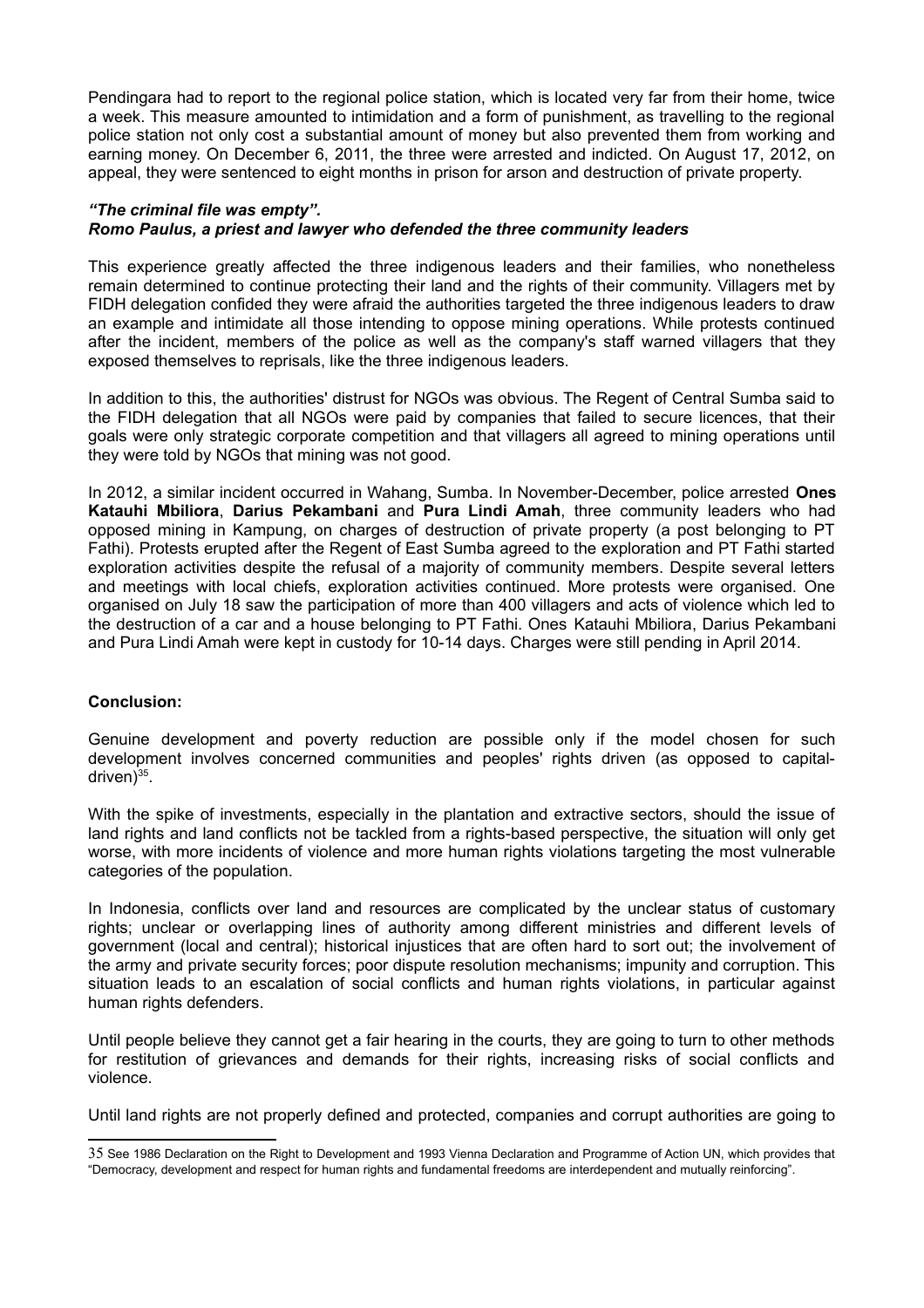take advantage of poor governance to force poor smallholders and indigenous communities out of their land.

Therefore, Indonesia must improve access to effective administrative and legal remedies, undertake a thorough judicial reform and ensure human rights protection in development projects, including by strengthening the protection of land rights.

# **Recommendations:**

# **To the authorities of Indonesia, at the central and local government levels:**

in general:

- − respect constitutional and international human rights law provisions;
- − extend an open and permanent invitation to all UN Special Procedures;

on land issues:

- − ensure that people peacefully protesting against forced evictions and land confiscations are not subjected to excessive use of force by the security forces, arbitrary detention and criminal prosecution;
- integrate human rights into the planning and implementation of MP3EI;
- recognise and enforce Indigenous Peoples' rights and the need to respect their specific human rights;
- − rethink policies on land use and ownership and undertake a thorough review and revision of the laws governing land and forest use to provide a coherent legal framework for all government institutions that sets land rights (as opposed to capital) at its centre, and, in particular,:

− revoke and rescind problematic licences;

− require the suspension of commercial or investment projects until due consultation has been undertaken;

− require the conduct (before, during and after) of human rights impacts assessments of investment projects;

− return land misappropriated by companies to their rightful owners;

− recognise and assist communities to enable the registration of collective ownership titles in favour of indigenous communities;

− enact the Free Prior and Informed Consent (FPIC) principle in both the Constitution and domestic to protect the rights of indigenous communities by providing preliminary information on actions or projects which in the future may affect their homeland, including land, territory, and natural resources, without coercion;

− set up a mechanism to monitor and enforce the implementation of the FPIC principle and to resolve agrarian conflicts;

− guarantee full transparency from the forestry and agriculture ministries regarding decisions made around the granting of land concessions permits, ensure public disclosure of licences granted and ensure access to contracts and human rights impact assessments for affected groups;

- immediately stop and prevent all forms of violence to deal with social conflicts, including conflicts related to natural resources;
- − conduct a rigorous and independent investigation of the role that private security businesses play in human rights violations occurring in the natural resources sector;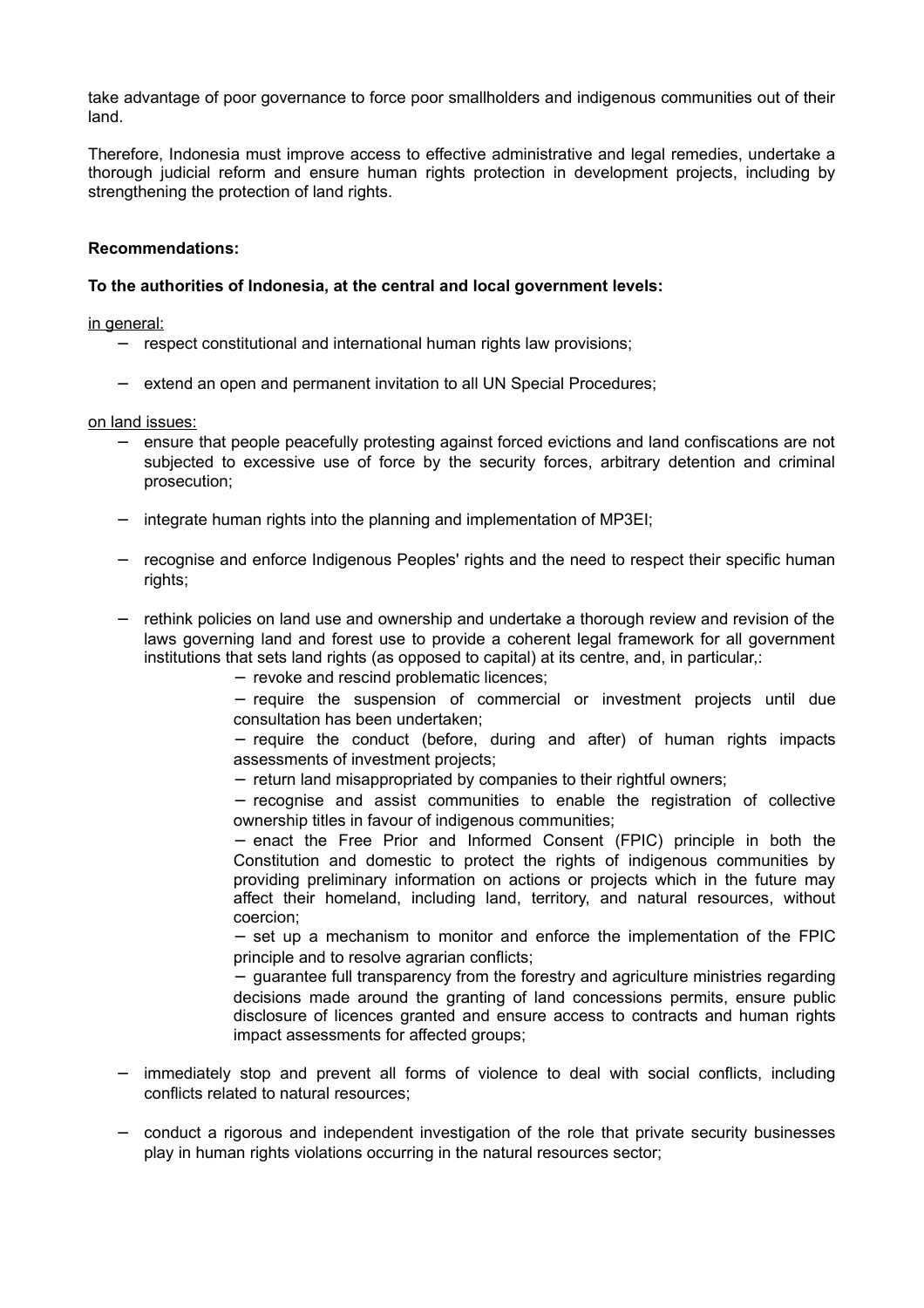- − repeal Law No. 7 of 2012 on Social Conflict Management and revoke the Presidential Instruction No. 2/2013;
- − revise Law No. 2/2012 on Land Procurement for Development for Public Interest;
- − reform Law no. 17/2011 on State Intelligence to allow affected stakeholders to access key information regarding concessions and development projects that may affect them (i.e. disclosure requirements)
- − establish a dialogue with the UN Special Rapporteur on the right to food and invite the mandate-holder to visit the country;

on the promotion and protection of human rights defenders:

- − respect the UN 1998 Declaration on the protection of Human Rights Defenders;
- − amend the "Ormas law" to bring it in line with the right to freedom of association;
- − recognize officially the legitimacy of actions by civil society organisations in promoting and defending human rights and include this in the human rights training of police, military and public officials;
- − institutionalise the involvement of civil society, including non-governmental human rights organisations at all levels through regular, structured meetings and designated venues;
- − ensure adequate protection of human rights defenders, avoid any acts of prosecution, intimidation against them and effectively investigate and prosecute perpetrators of human rights violations against them;
- − ensure full accountability for human rights violations by public and private security forces against human rights defenders and provide adequate compensation and reparation to victims' families;
- − establish a dialogue with the UN Special Rapporteur on the situation of human rights defenders and invite the mandate-holder to visit the country, as requested since 2012;
- − establish a dialogue with the UN Special Rapporteur on the right to freedom and peaceful assembly and of association and invite the mandate-holder to visit the country, as requested since 2011;

on the rule of law and the right to an effective remedy:

- − strengthen the fight against corruption, in particular by strengthening the KPK and guaranteeing the neutrality of law enforcement officers
- strengthen legal institutions to provide fair, transparent and effective remedies;
- − improve legal access and undertake a thorough judicial reform;
- − provide legal aid in favour of poor communities affected by business activities;
- − provide and institutionalize a human rights-based training for the police, military and all law enforcement personnel;

**To the international community, in particular to:** Indonesia's international donors: